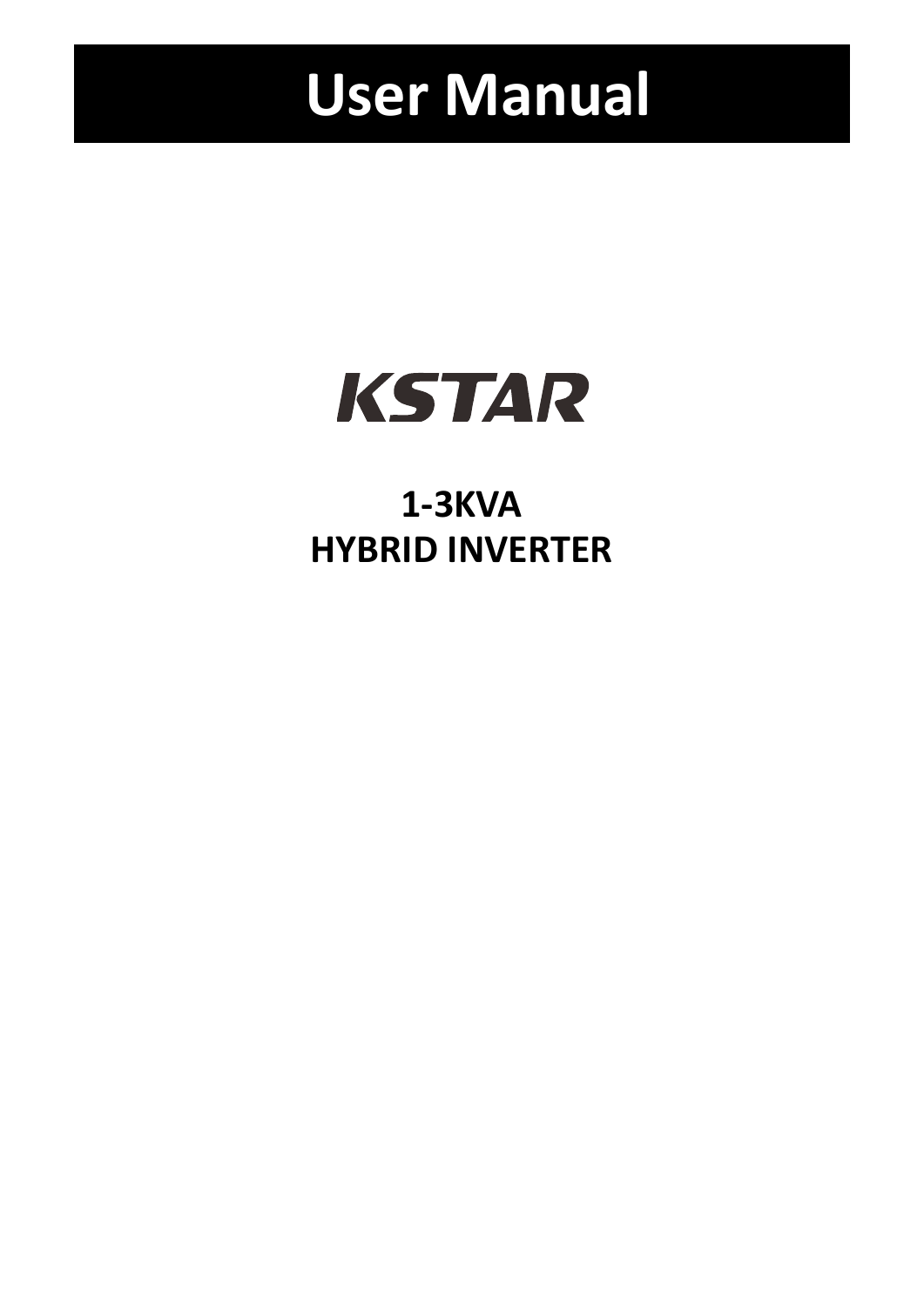## **Table Of Contents**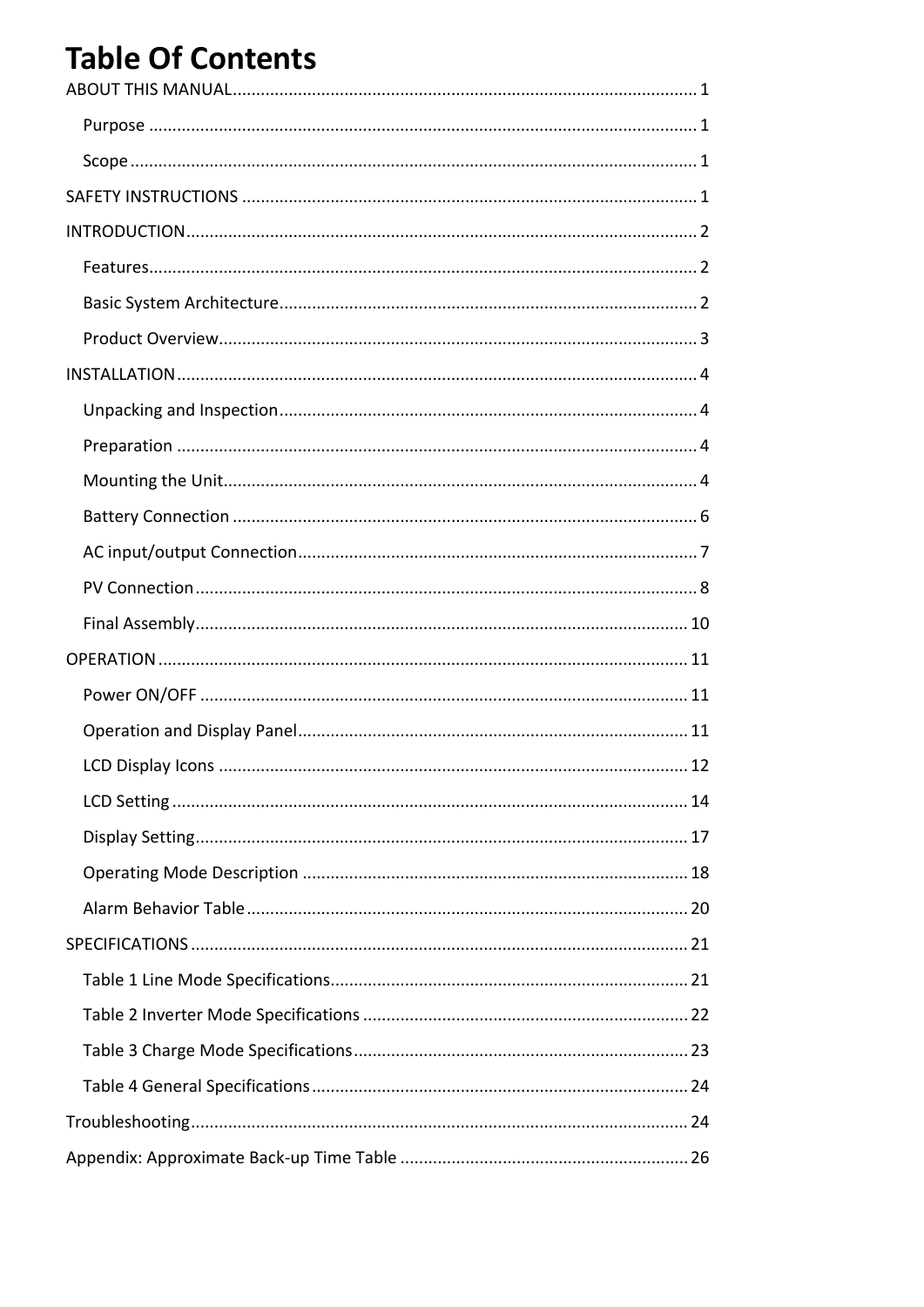## **ABOUT THIS MANUAL**

### Purpose

This manual describes the assembly, installation, operation and troubleshooting of this unit. Please read this manual carefully before installations and operations. Keep this manual for future reference.

### Scope

This manual provides safety and installation guidelines as well as information on tools and wiring.

## **SAFETY INSTRUCTIONS**



**WARNING: This chapter contains important safety and operating instructions. Read and keep this manual for future reference.**

- 1. Before using the unit, read all instructions and cautionary markings on the unit, the batteries and all appropriate sections of this manual.
- 2. **CAUTION**—To reduce risk of injury, charge only deep-cycle lead acid type rechargeable batteries.
- 3. Do not try to repair or open the unit. Take it to a qualified service center when needed .Incorrect installation may result in a risk of electric shock or fire.
- 4. Disconnect all wirings before attempting any maintenance or cleaning.
- 5. **CAUTION ‐** Only qualified personnel can install and troubleshoot this inverter.
- 6. **NEVER** charge a frozen battery.
- 7. For optimum operation of this hybrid inverter, please follow required spec to select appropriate cable size. It's very important to correctly operate this hybrid inverter.
- 8. Be very cautious when working with metal wrist watch and tools on or around batteries. A potential risk exists for short circuit batteries terminals with explosion.
- 9. Please strictly follow installation procedure when you want to disconnect AC or DC connectors.
- 10. This hybrid inverter should be connected to a permanent grounded wiring system.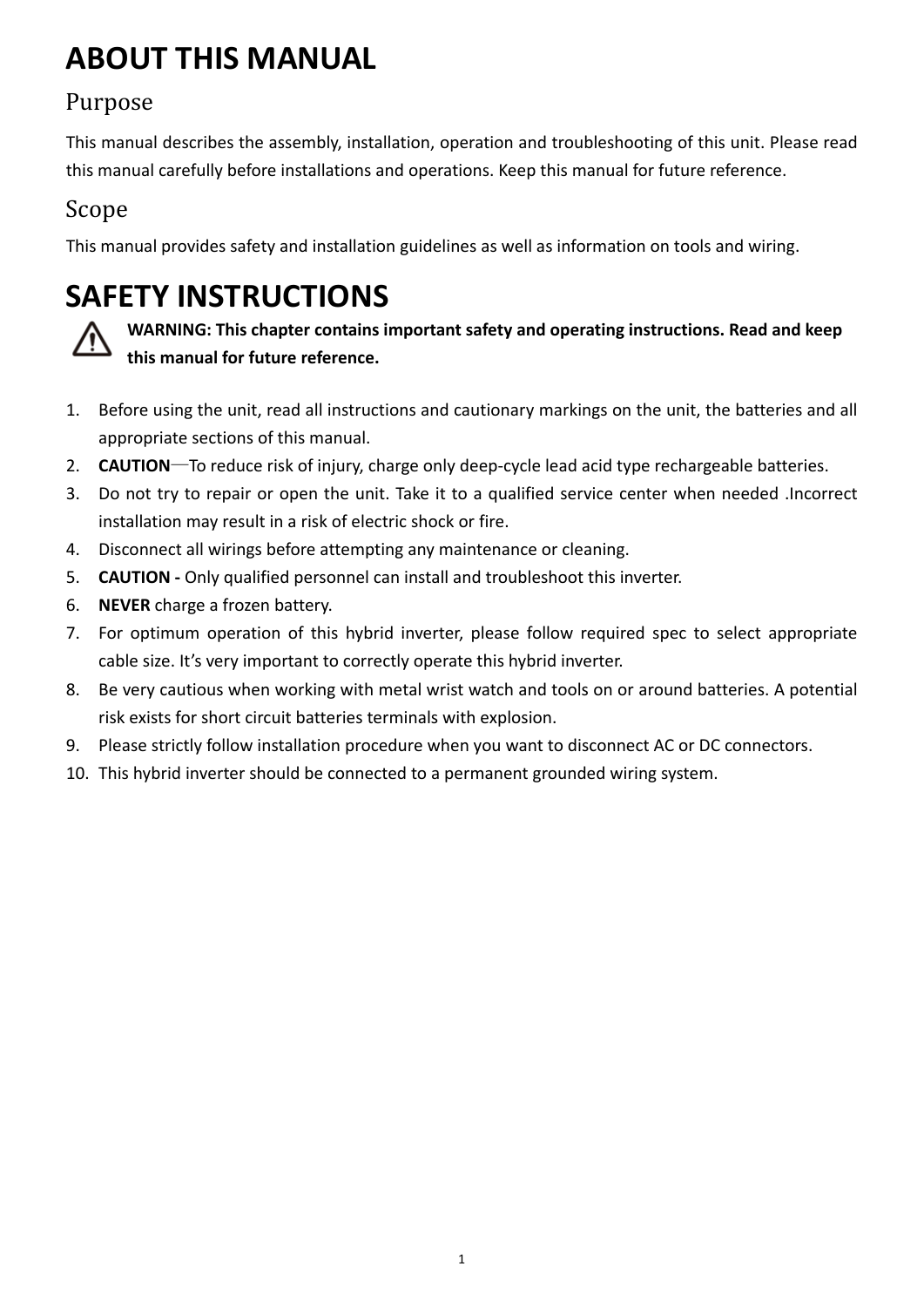## **INTRODUCTION**

This is a pure sine wave stand‐alone hybrid inverter system combining the function of inverter, AC charger and optional solar charger, and provides a long run‐time uninterruptible power supply. Its comprehensive LCD display provides system status, and user-friendly panel eases parameters settings.

#### Features

- High‐frequency switching technology, compact size and light weight
- Pure sine wave output for wide range of applications
- Build‐in solar charger controller with PWM OR MPPT technology to optimize the power utilization(some models don't have this option)
- Efficient DC-to-AC conversion minimizing energy loss
- Standby Charging Mode enables battery charging even when the unit is switched off
- Intelligent cooling fan control
- Input/output isolated design for the maximum operation safety
- LCD displays for detailed status
- Configurable AC input voltage range and priority for AC or PV input
- Supports Home Appliances / Office Equipment/ Lighting Equipment/ Motor‐based Equipment (such as Fan, Air‐Conditioner, Washing Machines etc)
- Input low voltage / Overload / Short circuit / Low battery alarm / Input over voltage / Over temperature protections.
- Supports both rack and wall‐mount installation

### Basic System Architecture

The following illustration shows basic application for this hybrid inverter. It also includes following devices to have a complete running system:

- Generator or Utility.
- PV modules

Consult with your system integrator for other possible system architectures depending on your requirements.

This inverter can power all kinds of appliances in home or office environment, including motor‐type appliances such as tube light, fan, refrigerator and air conditioner.



Figure 1 Hybrid Power System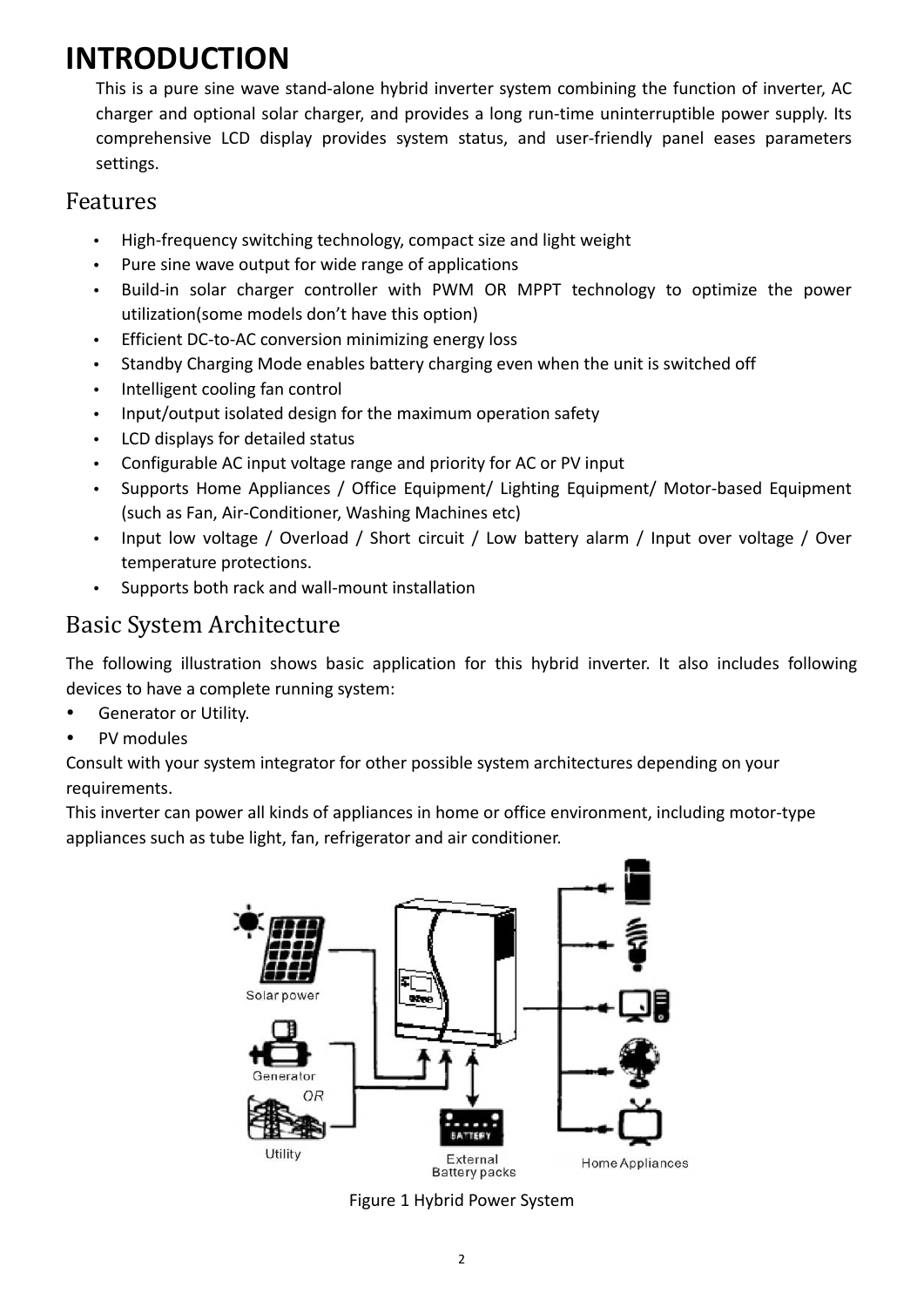### Product Overview



- 1. LCD display
- 2. Status indicator
- 3. Charging indicator
- 4. Fault indicator
- 5. Function buttons
- 6. Power on/off switch
- 7. AC input
- 8. AC output
- 9. PV input
- 10. Battery input
- 11. AC Fuse
- 12. RS232 communication port
- 13. Maintenance switch
- 14. Dry contact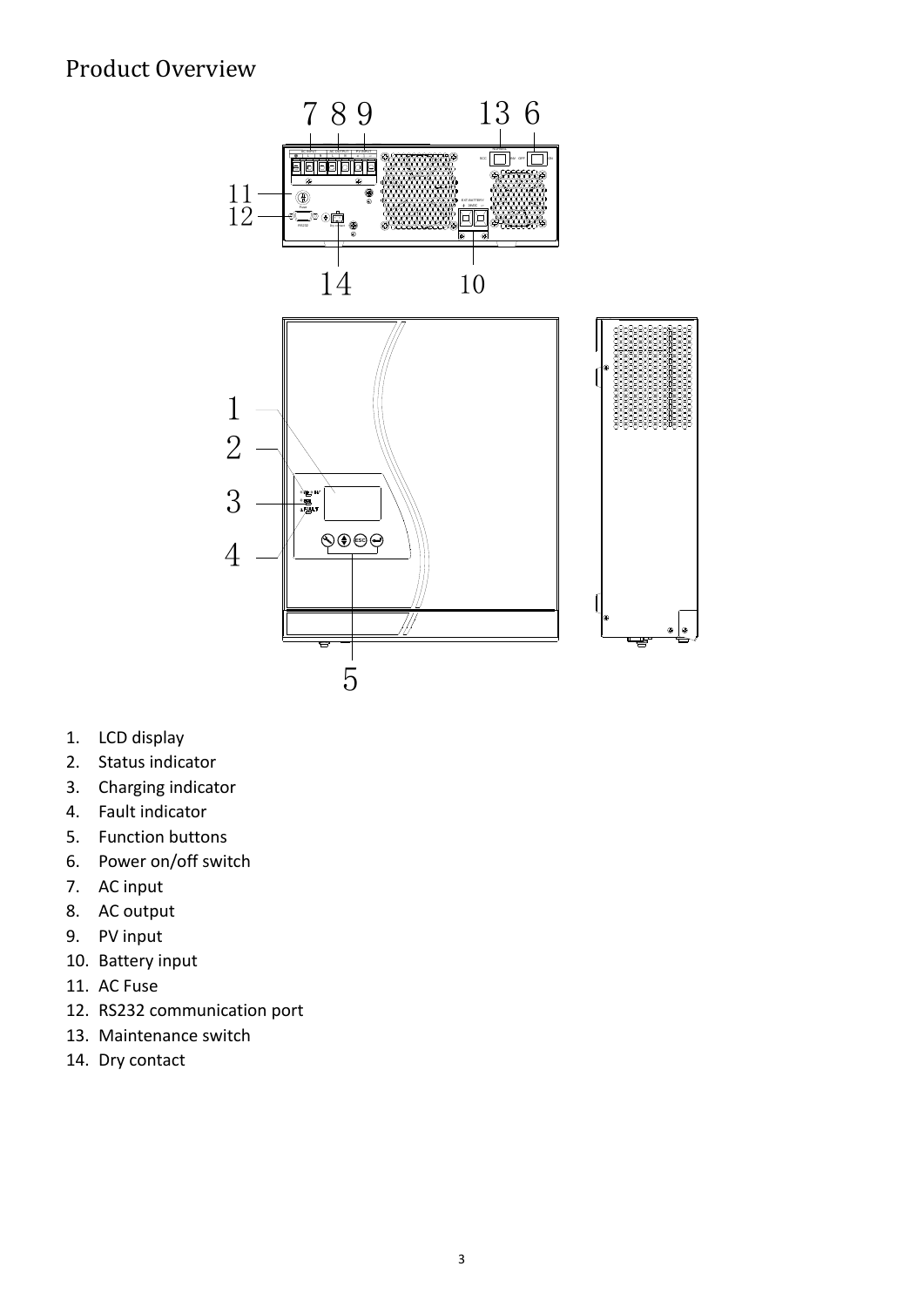## **INSTALLATION**

### Unpacking and Inspection

Before installation, please inspect the unit. Be sure that nothing inside the package is damaged. You should have received the following items inside the box:

- The unit x 1
- User manual x 1
- DC Fuse x 1
- AC Fuse x 1
- $\bullet$  Ring terminal x 1
- Strain relief plate x 2
- $\cdot$  Screws x 4

### Preparation

Before connecting all wirings, please take off bottom cover by removing two screws as shown below.



### Mounting the Unit

Consider the following points before selecting where to install:

- Do not mount the inverter on flammable construction materials.
- Mount on a solid surface
- Install this inverter at eye level in order to allow the LCD display to be read at all times.
- For proper air circulation to dissipate heat, allow a clearance of approx. 20 cm to the side and approx. 50 cm above and below the unit.
- The ambient temperature should be between 0°C and 45°C to ensure optimal operation,
- The recommended installation position is to be adhered to the wall vertically.
- Be sure to keep other objects and surfaces as shown in the diagram to guarantee sufficient heat dissipation and to have enough space for removing wires.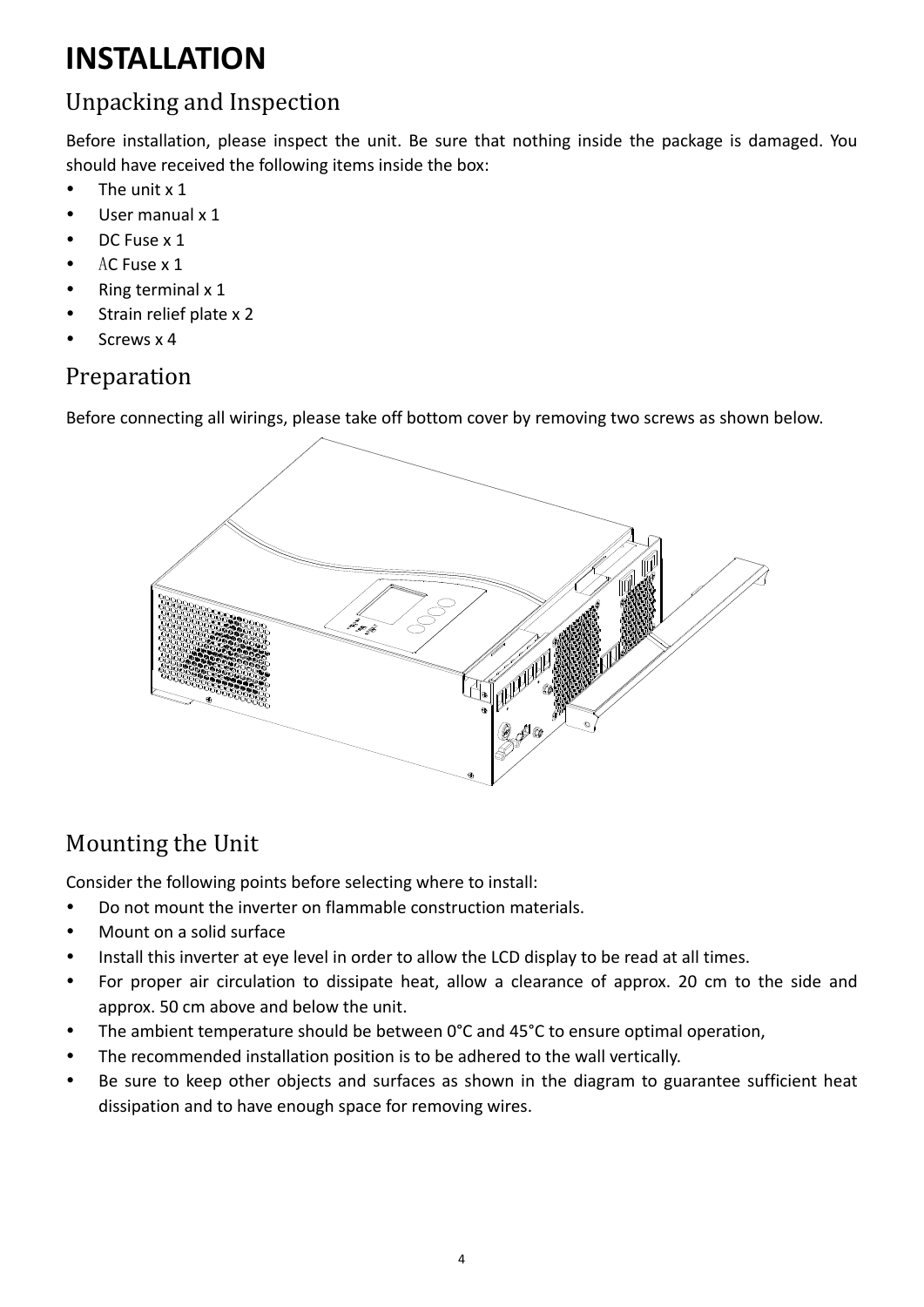



Install the unit by screwing two screws. It's recommended to use M4 or M5 screws.

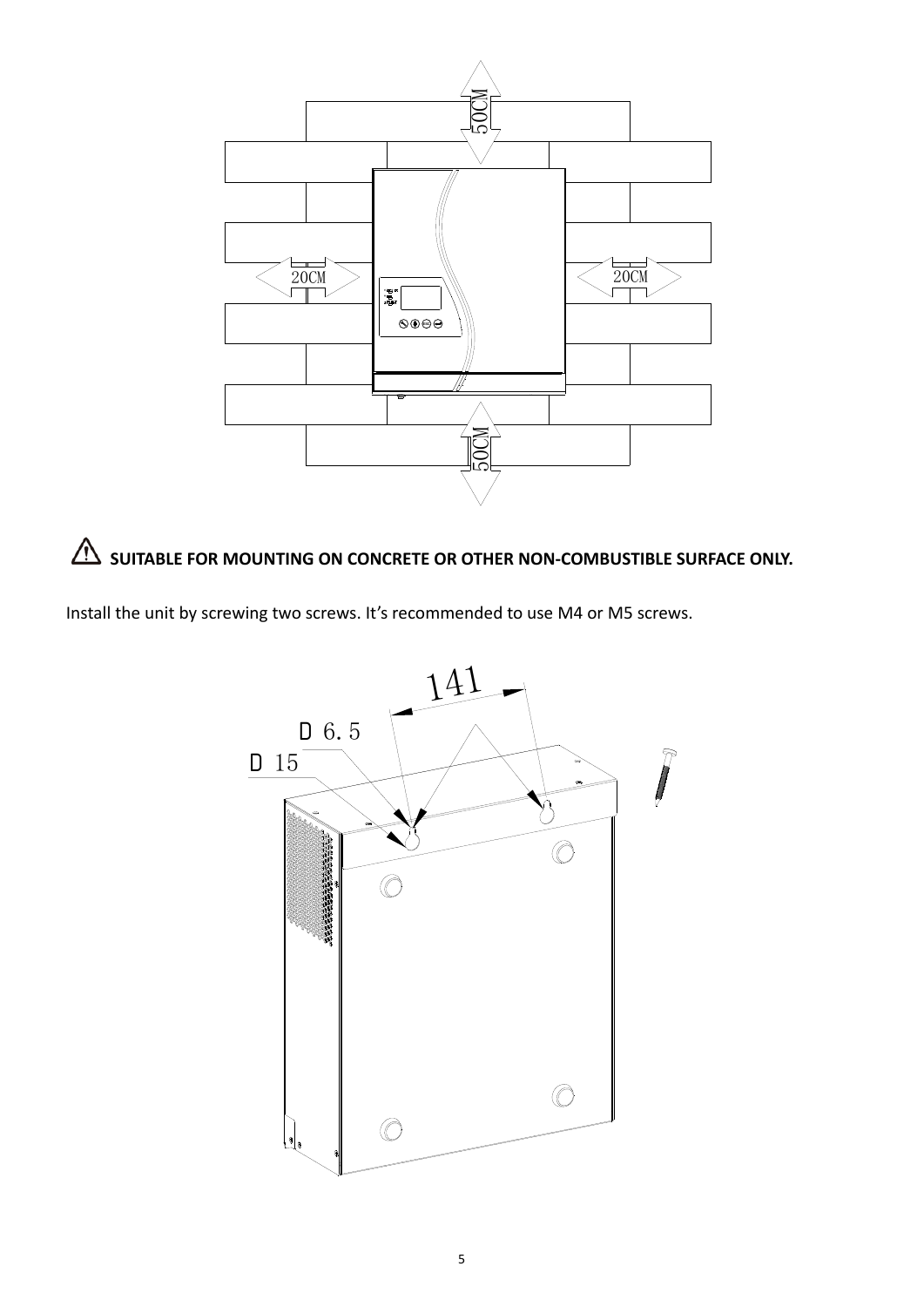### Battery Connection

**CAUTION:** For safety operation and regulation compliance; it's requested to install a separate DC over‐current protector or disconnect device between battery and inverter. It may not be requested to have a disconnect device in some applications, however, it's still requested to have over-current protection installed. Please refer to typical amperage in below table as required fuse or breaker size. **WARNING!** All wiring must be performed by a qualified personnel.

**WARNING!** It's very important for system safety and efficient operation to use appropriate cable for battery connection. To reduce risk of injury, please use recommended cable as below.

#### **Recommended battery cable size:**

| Model                         | <b>Wire Size</b> |  | Torque value (max) |  |
|-------------------------------|------------------|--|--------------------|--|
| 1KVA-12V/3KVA-24V<br>1 x 4AWG |                  |  | 2 Nm               |  |

Please follow below steps to implement battery connection:

- 1. Remove insulation sleeve 18 mm for positive and negative conductors.
- 2. Suggest to put bootlace ferrules on the end of positive and negative wires with a proper crimping tool.
- 3. Fix strain relief plate to the inverter by supplied screws as shown in below chart.

4. Connect all battery packs as below chart.

Inverter 3KVA

 $12V$  | | |  $12V$ 

5. Insert the battery wires flatly into battery connectors of inverter and make sure the bolts are tightened with torque of 2 Nm in clockwise direction. Make sure polarity at both the battery and the inverter/charge is correctly connected and conductors are tightly screwed into the battery terminals.

12V

Inverter 1KVA





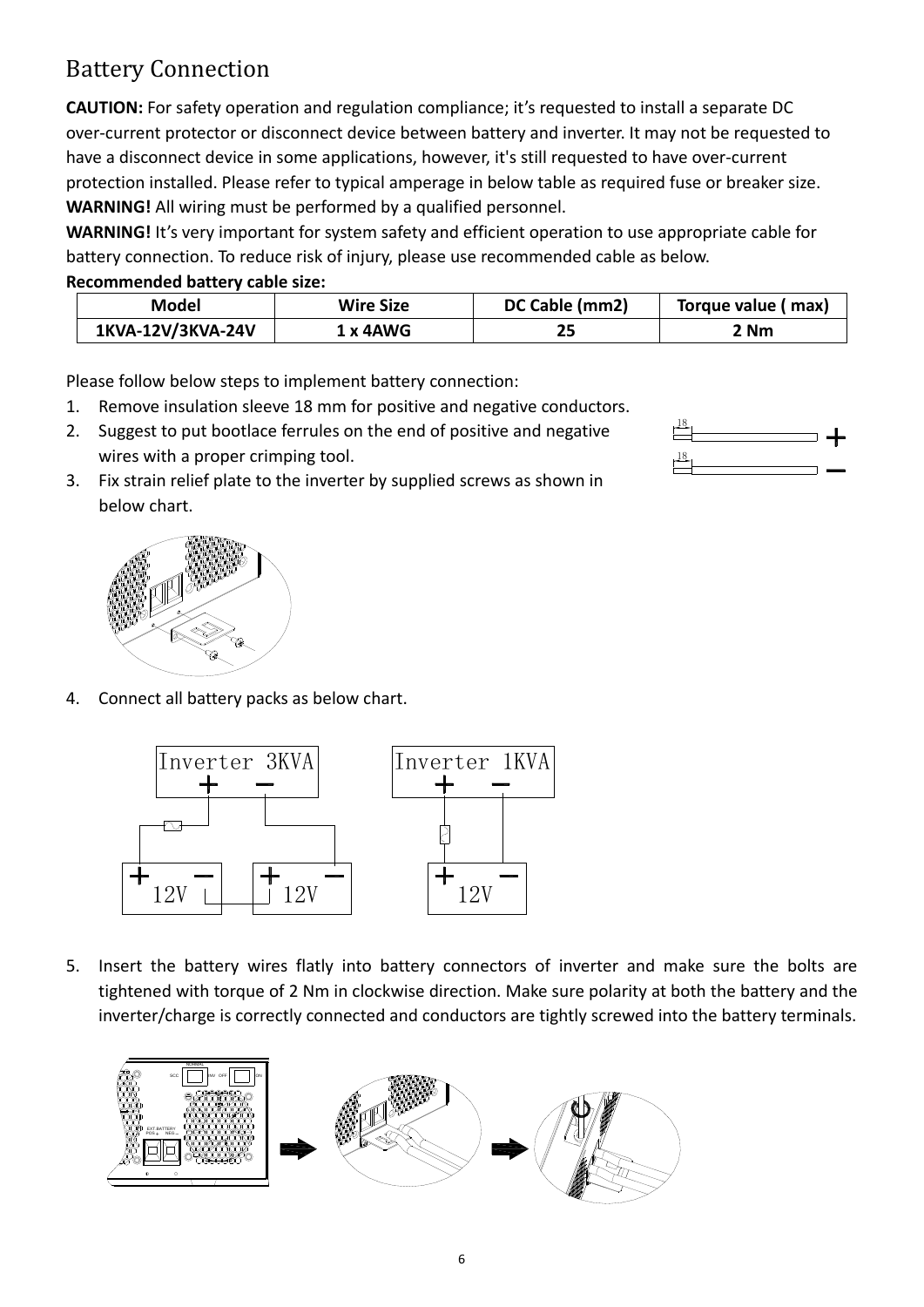6. To firmly secure wire connection, you may fix the wires to strain relief with cable tie.





#### **WARNING: Shock Hazard**

Installation must be performed with care due to high battery voltage in series.

**CAUTION!!** Before making the final DC connection or closing DC breaker/disconnector, be sure positive (+) must be connected to positive (+) and negative (‐) must be connected to negative (‐) terminal.

### AC input/output Connection

**CAUTION!!** Before connecting to AC input power source, please install a separate AC breaker between inverter and AC input power source. This will ensure the inverter can be securely disconnected during maintenance and fully protected from over current of AC input. The recommended spec of AC breaker is 10A for 1kVA ,32A for 3KVA.

**CAUTION!!**Terminal blocks are with "AC INPUT" and ''AC OUTPUT" marking always check labels to avoid wrong connection.

#### **WARNING!** All wiring must be performed by a qualified personnel.

**WARNING!** It's very important for system safety and efficient operation to use appropriate cable for AC input connection. Always use recommended AC cable size as below.

| $m_{\rm N}$ , $m_{\rm N}$ , $m_{\rm N}$ , $m_{\rm N}$ , $m_{\rm N}$ , $m_{\rm N}$ , $m_{\rm N}$ , $m_{\rm N}$ , $m_{\rm N}$ |                  |             |              |  |  |  |
|-----------------------------------------------------------------------------------------------------------------------------|------------------|-------------|--------------|--|--|--|
| Model                                                                                                                       | <b>Wire Size</b> | Cable (mm2) | Torque value |  |  |  |
| 1KVA                                                                                                                        | 16AWG            |             | $0.6$ Nm     |  |  |  |
| 3KVA                                                                                                                        | 12AWG            |             | 1.2 Nm       |  |  |  |

#### **Suggested cable requirement for AC wires**

Please follow below steps to implement AC input/output connection:

- 1. Before making AC input/output connection, be sure to open DC protector or disconnector first.
- 2. Remove insulation sleeve 10mm for six conductors. And shorten phase L and neutral conductor N 3 mm.
- 3. Insert AC input wires according to polarities indicated on terminal block and tighten the terminal screws. Be sure to connect PE protective conductor ( $\bigcirc$ ) first.

#### →**Ground (yellow‐green)**

**L**→**LINE (brown or black) N**→**Neutral (blue)**

#### **WARNING:**  ∕≬\

Be sure that AC power source is disconnected before attempting to hardwire it to the unit

4. Then, insert AC output wires according to polarities indicated on terminal block and tighten terminal

screws. Be sure to connect PE protective conductor ( $\bigoplus$ ) first.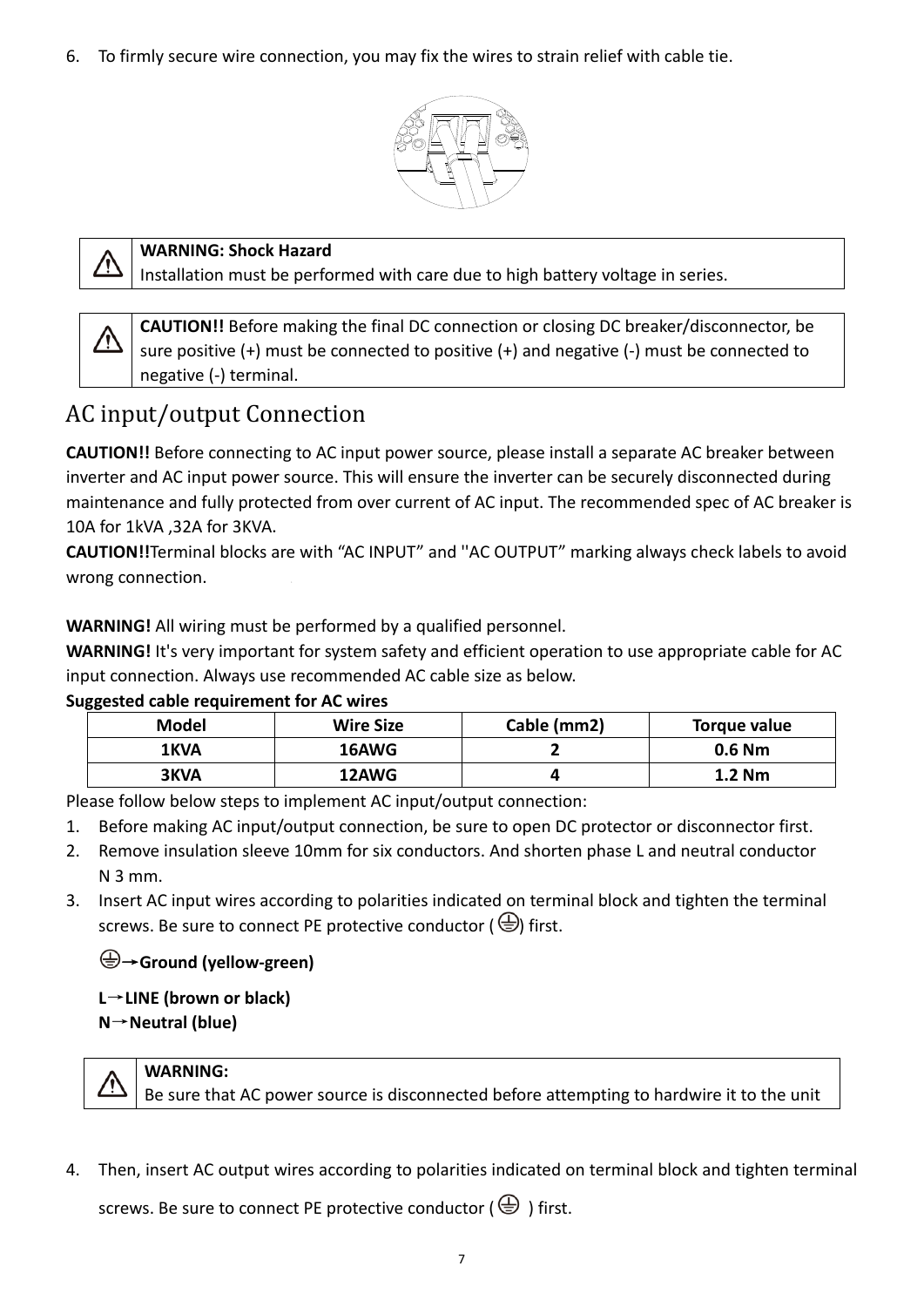#### →**Ground (yellow‐green)**

#### **L**→**LINE (brown or black)**

**N**→**N**eutral (blue)



5. Make sure the wires are securely connected.

### PV Connection

**CAUTION:** Before connecting to PV modules, please install separately a DC circuit breaker between inverter and PV modules.

**WARNING!** It's very important for system safety and efficient operation to use appropriate cable for PV module connection. To reduce risk of injury, please use the proper recommended cable size as below.

| Model           | <b>Wire Size</b> | Cable (mm2) | Torque value (max) |
|-----------------|------------------|-------------|--------------------|
| <b>1KVA-12V</b> | 1X10AWG          |             | 1.6 Nm             |
| <b>3KVA-24V</b> | 1X12AWG          |             | $1.6$ Nm           |

#### **PV Module Selection: (Only for the model with PWM solar charger)**

When selecting proper PV modules, please be sure to consider below requirements first:

1. Open circuit Voltage (Voc) of PV modules not exceeds max. PV array open circuit voltage of inverter

| Charging Current (PWM)             | 50Amp              |
|------------------------------------|--------------------|
| System DC Voltage                  | 24Vdc              |
| <b>Operating Voltage Range</b>     | $30^{\circ}32$ Vdc |
| Max. PV Array Open Circuit Voltage | 60Vdc              |

2. Max. Power Voltage (Vmpp) of PV modules should be close to best Vmp of inverter or within Vmp range to get best performance. If one PV module cannot meet this requirement, it's necessary to have several PV modules in series connection.

**Maximum PV module numbers in Series:** Vmpp of PV module\*X pcs ≒ Best Vmp of Inverter or Vmp range

**PV module numbers in Parallel:** Max. charging current of inverter / Impp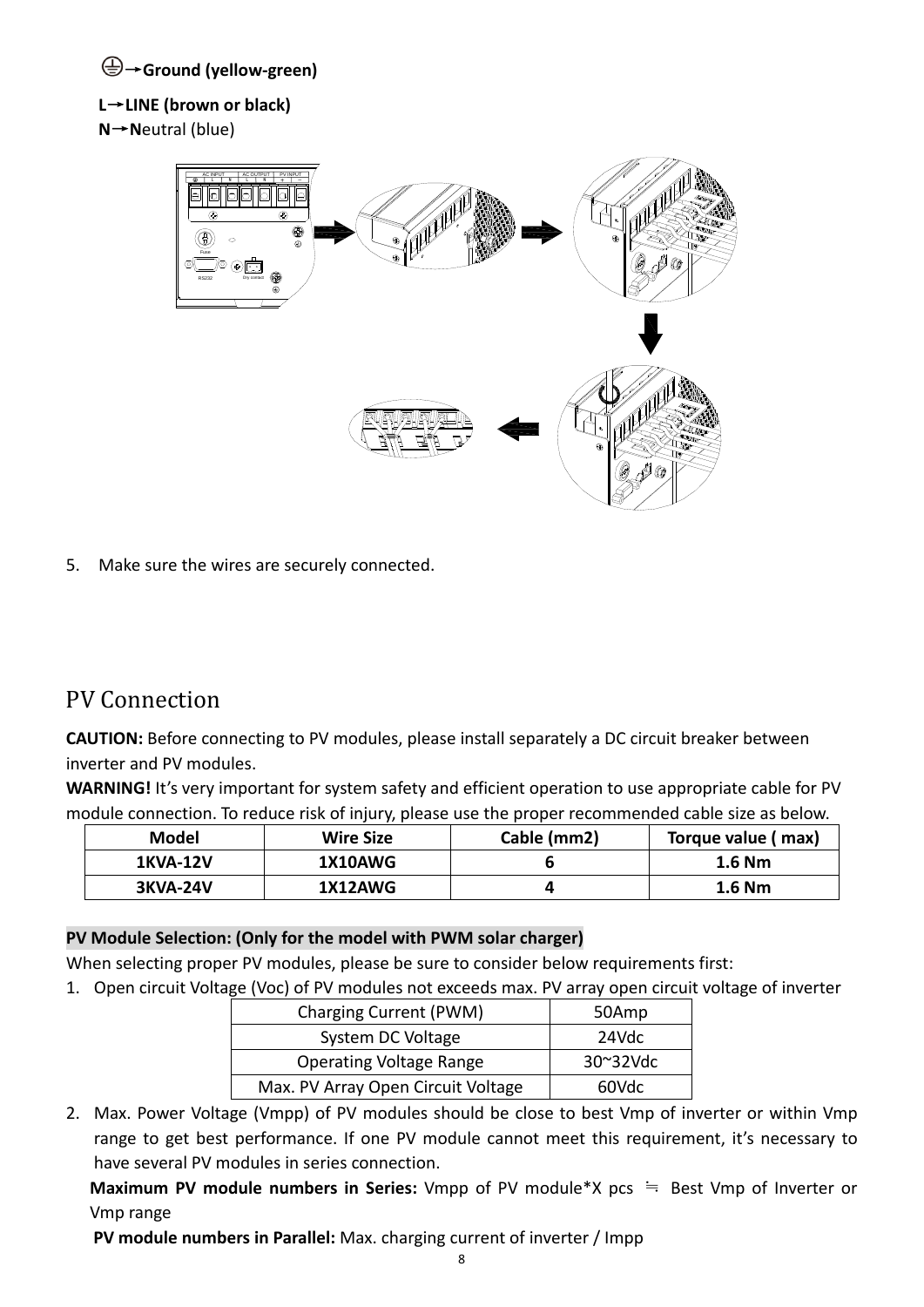#### **Total PV module numbers = maximum PV module numbers in series \* PV module numbers in parallel**

Take 3KVA model inverter as an example to select proper PV module. After considering Voc of PV module not exceed 60Vdc and max. Vmpp of PV module close to 30Vdc or within 30Vdc ~ 32Vdc, we can choose PV module with below specification.

| Maximum Power (Pmax)         | 260W  | Max. PV module numbers in series $1 \rightarrow 30.9 \times 1$ |
|------------------------------|-------|----------------------------------------------------------------|
| Max. Power Voltage Vmpp(V)   | 30.9V | $\approx$ 30 $\approx$ 32                                      |
| Max. Power Current Impp(A)   | 8.42A | PV module numbers in parallel $6 \rightarrow 50$ A/8.42        |
| Open circuit Voltage Voc(V)  | 37.7V | Total PV module numbers $1x6 = 6$                              |
| Short Circuit Current Isc(A) | 8.89A |                                                                |

**Maximum PV module numbers in Series: 1 PV module numbers in Parallel: 6 Total PV module numbers: 1x6 = 6**

#### **PV Module Selection: (Only for the model with MPPT solar charger)**

When selecting proper PV modules, please be sure to consider below parameters:

- 1. Open circuit Voltage (Voc) of PV modules not exceeds max. PV array open circuit voltage of inverter.
- 2. Open circuit Voltage (Voc) of PV modules should be higher than min, battery voltage.

| <b>INVERTER MODEL</b>                     | 3KVA     |
|-------------------------------------------|----------|
| <b>Max. PV Array Open Circuit Voltage</b> | 75Vdc    |
| <b>PV Array MPPT Voltage Range</b>        | 30~75Vdc |

Take 250Wp PV module as an example. After considering above two parameters, the recommended module configurations for 3KVA are listed as below table.

| Maximum Power (Pmax)         | 250W  |                                                  |
|------------------------------|-------|--------------------------------------------------|
| Max. Power Voltage Vmpp(V)   | 30.1V |                                                  |
| Max. Power Current Impp(A)   | 8.3A  | 3KVA; 2 pieces in serial and 2 sets in parallel. |
| Open Circuit Voltage Voc(V)  | 37.7V |                                                  |
| Short Circuit Current Isc(A) | 8.4A  |                                                  |

#### **PV Module Wire Connection**

Please follow below steps to implement PV module connection:

- 1. Remove insulation sleeve 10 mm for positive and negative conductors.
- 2. Suggest to put bootlace ferrules on the end of positive and negative wires with a proper crimping tool.
- 3. Fix strain relief plate to the inverter with supplied screws as shown in below chart.





4. Check correct polarity of wire connection from PV modules and PV input connectors. Then, connect positive pole (+) of connection wire to positive pole (+) of PV input connector. Connect negative pole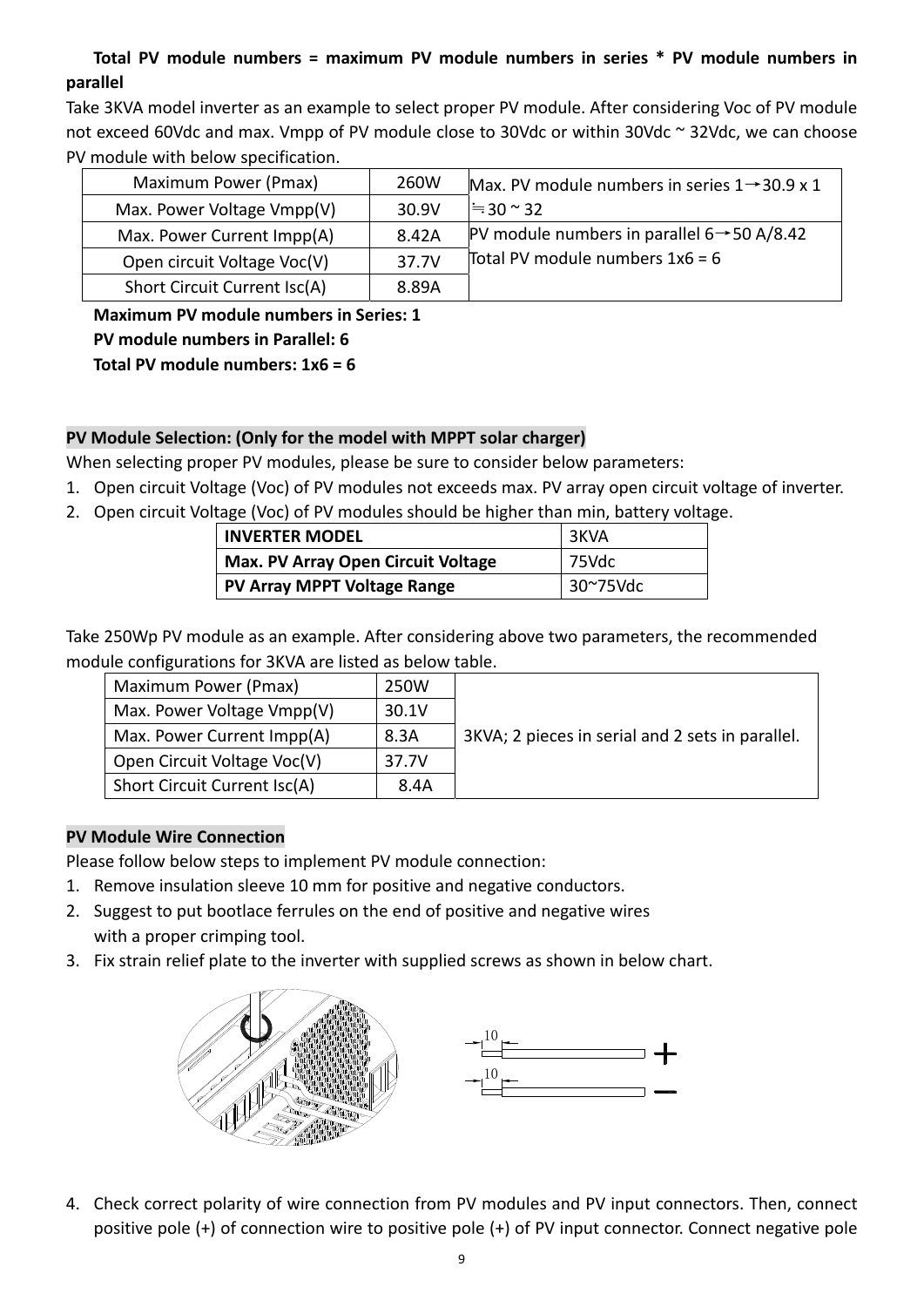(‐) of connection wire to negative pole (‐) of PV input connector. Screw two wires tightly in clockwise 6.direction, Recommended tool: 4mm blade screwdriver

5. To ensure wires are securely connected, you fix wires to the strain relief with cable tie.



### Final Assembly

After connecting all wirings, please put bottom cover back by screwing two screws as shown below.



**CAUTION:** Before turning on the unit, please check the position of maintenance switch. Put the switch to "NORMAL" position if not. Other position of the switch like "INV" or "SCC" is used for only service purpose.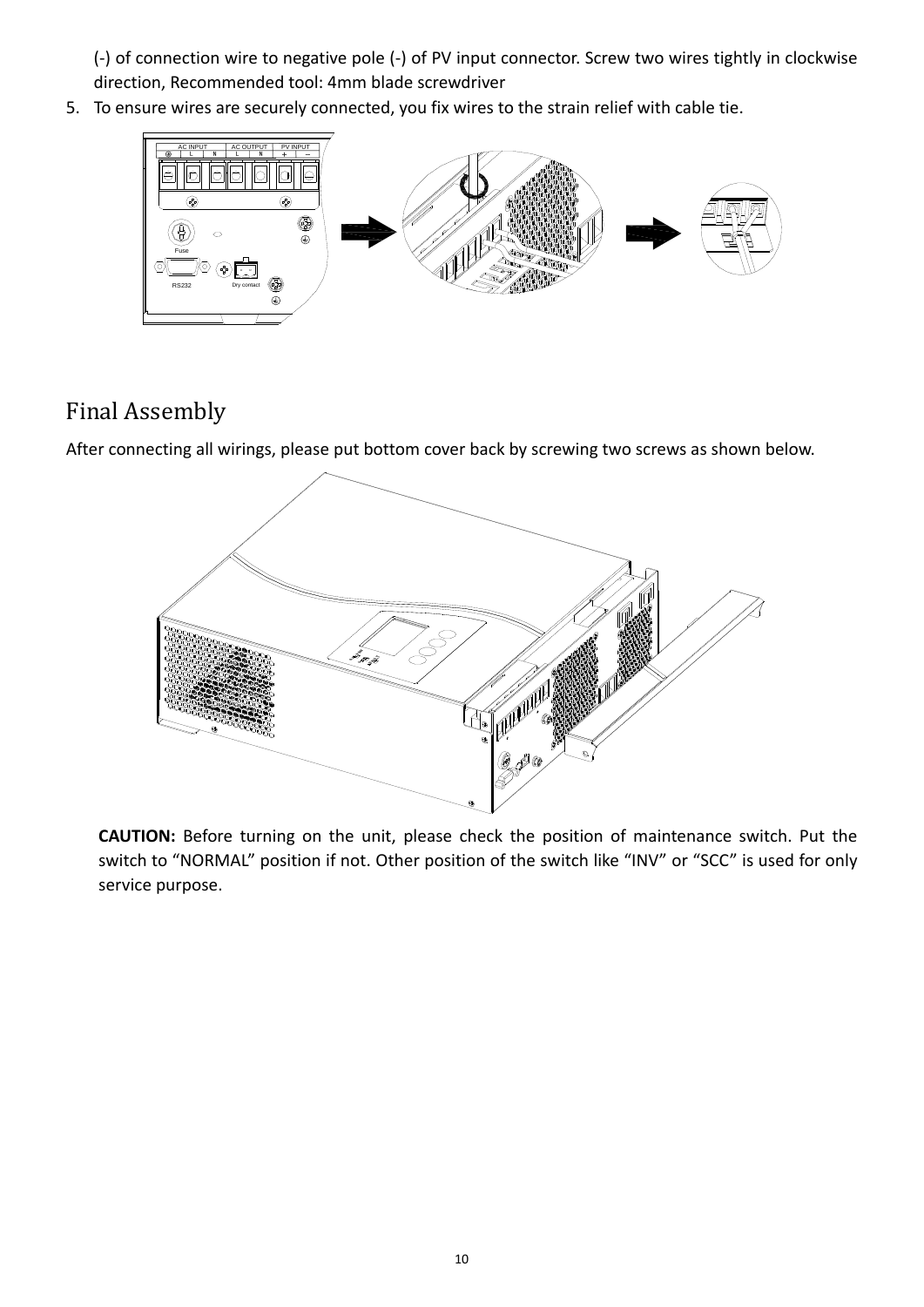## **OPERATION** Power ON/OFF



Once the unit has been properly installed and the batteries are connected well, simply press On/Off switch (located on the button of the case) to turn on the unit.

### Operation and Display Panel

The operation and display panel, shown in below chart, is on the front panel of the inverter. It includes three indicators, four function keys and a LCD display, indicating the operating status and input/output power information.



#### **LED Indicator**

| <b>LED Indicator</b> |       |          | <b>Messages</b>                                     |
|----------------------|-------|----------|-----------------------------------------------------|
|                      |       | Solid On | Output is powered by utility in line mode.          |
| <b>*AC / *INV</b>    | Green | Flashing | Output is powered by battery or PV in battery mode. |
| *CHG                 | Green | Solid On | Battery is fully charged.                           |
|                      |       | Flashing | Battery is charging.                                |
| <b>A FAULT</b>       | Red   | Solid On | Fault occurs in the inverter.                       |
|                      |       | Flashing | Warning condition occurs in the inverter.           |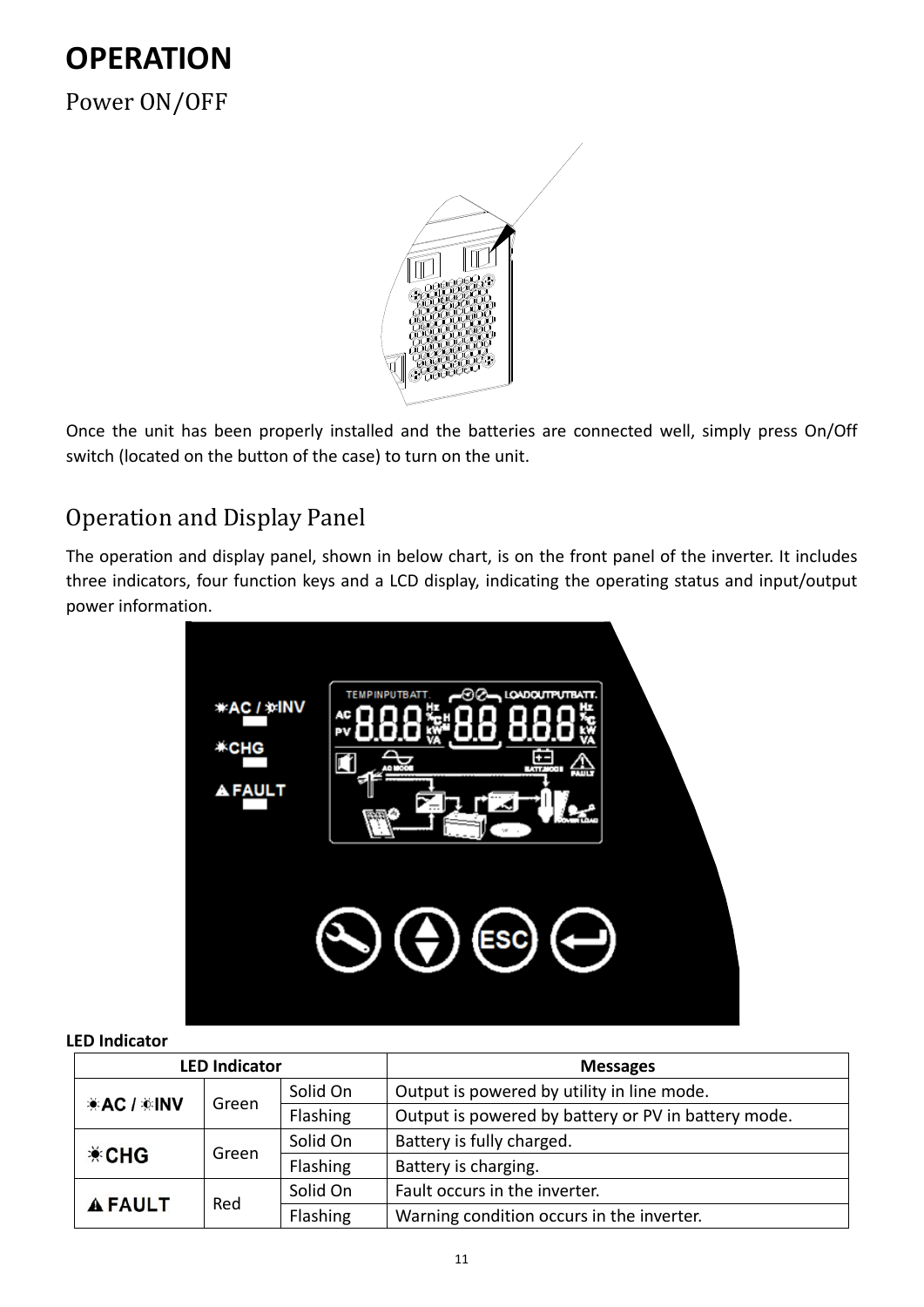#### **Button function**

| <b>Button</b> | Function      | Description                                                |
|---------------|---------------|------------------------------------------------------------|
|               | Configuration | Enter configuration mode, and switch between setting menus |
| $\bullet$     | Up/down       | Move to previous/next setting option                       |
| ESC           | <b>ESC</b>    | Return to main menu                                        |
| ب             | Enter         | Confirm setting                                            |

## LCD Display Icons



| <b>Icon</b>                     | <b>Function description</b>                                                        |
|---------------------------------|------------------------------------------------------------------------------------|
| <b>Input Source Information</b> |                                                                                    |
| AC                              | Indicates the AC input.                                                            |
| ΡV                              | Indicates the PV input                                                             |
| INPUTBATT.                      | Indicate input voltage, input frequency, PV voltage, charger current (if PV in     |
|                                 | charging for 3K models), charger power (only for MPPT models), battery<br>voltage. |
|                                 | <b>Configuration Program and Fault Information</b>                                 |
|                                 | Indicates the setting programs.                                                    |
|                                 | Indicates the warning and fault codes.                                             |
| <b>Output Information</b>       |                                                                                    |
| LOADOUTPUTBATT.                 | Indicate output voltage, output frequency, load percent, load in VA, load in Watt  |
|                                 | and discharging current.                                                           |
| <b>Battery Information</b>      |                                                                                    |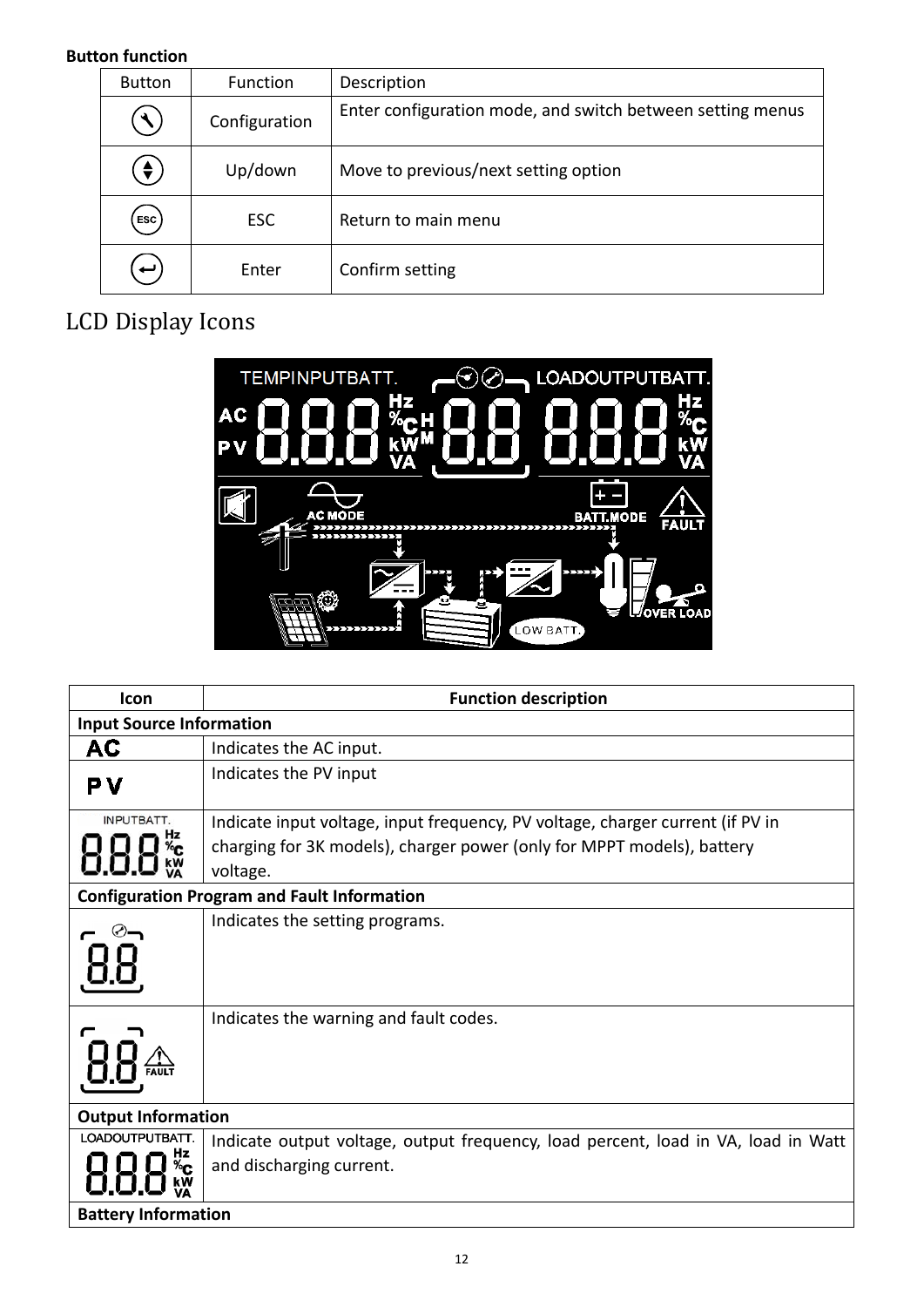

Indicates battery level by 0‐24%, 25‐49%, 50‐74% and 75‐100% in battery mode and charging status in line mode.

| In AC mode, it will present battery charging status. |                              |                             |                                                   |                                                |  |
|------------------------------------------------------|------------------------------|-----------------------------|---------------------------------------------------|------------------------------------------------|--|
| <b>Status</b>                                        | Battery voltage              |                             | <b>LCD Display</b>                                |                                                |  |
|                                                      | <2V/cell                     | 4 Bars will flash in turns. |                                                   |                                                |  |
|                                                      |                              |                             |                                                   | Bottom bar will be on and the other three bars |  |
| <b>Constant Current</b>                              | $2 \sim 2.083$ V/cell        |                             | will flash in turns.                              |                                                |  |
| mode / Constant                                      |                              |                             | Bottom two bars will be on and the other two      |                                                |  |
| Voltage mode                                         | $2,083 \approx 2.167$ V/cell |                             | bars will flash in turns.                         |                                                |  |
|                                                      | >2.167V/cell                 |                             | Bottom three bars will be on and the top bar will |                                                |  |
|                                                      |                              |                             | flash.                                            |                                                |  |
| Floating mode. Batteries are fully charged.          |                              | 4 bars will be on.          |                                                   |                                                |  |
|                                                      |                              |                             |                                                   |                                                |  |
| In battery mode, it will present battery capacity.   |                              |                             |                                                   |                                                |  |
| Load Percentage                                      |                              |                             | <b>Battery Voltage</b>                            | <b>LCD Display</b>                             |  |
|                                                      |                              | $< 1.65$ V/cell             |                                                   |                                                |  |

|                                         |              |                          | $<$ 1.65V/cell                                                                                   |                           |  |  |  |
|-----------------------------------------|--------------|--------------------------|--------------------------------------------------------------------------------------------------|---------------------------|--|--|--|
|                                         |              | 1.85V/CCII ~ 1.933V/cell |                                                                                                  |                           |  |  |  |
|                                         |              | Load $>50\%$             |                                                                                                  | 1.933V/cell ~ 2.017V/cell |  |  |  |
|                                         |              |                          | > 2.017V/cell                                                                                    |                           |  |  |  |
|                                         |              |                          | < 1.892V/cell                                                                                    |                           |  |  |  |
|                                         | Load $< 50%$ |                          | 1.892V/cell ~ 1.975V/cell                                                                        |                           |  |  |  |
|                                         |              |                          | 1.975V/cell ~ 2.058V/cell                                                                        |                           |  |  |  |
|                                         |              |                          | >2.058V/cell                                                                                     |                           |  |  |  |
| <b>Load Information</b>                 |              |                          |                                                                                                  |                           |  |  |  |
| Indicates overload.<br><b>OVER LOAD</b> |              |                          |                                                                                                  |                           |  |  |  |
|                                         |              |                          |                                                                                                  |                           |  |  |  |
|                                         |              | 0%~25%                   | Indicates the load level by 0-24%, 25-50%, 50-74% and 75-100%.<br>25%~50%<br>50%~75%<br>75%~100% |                           |  |  |  |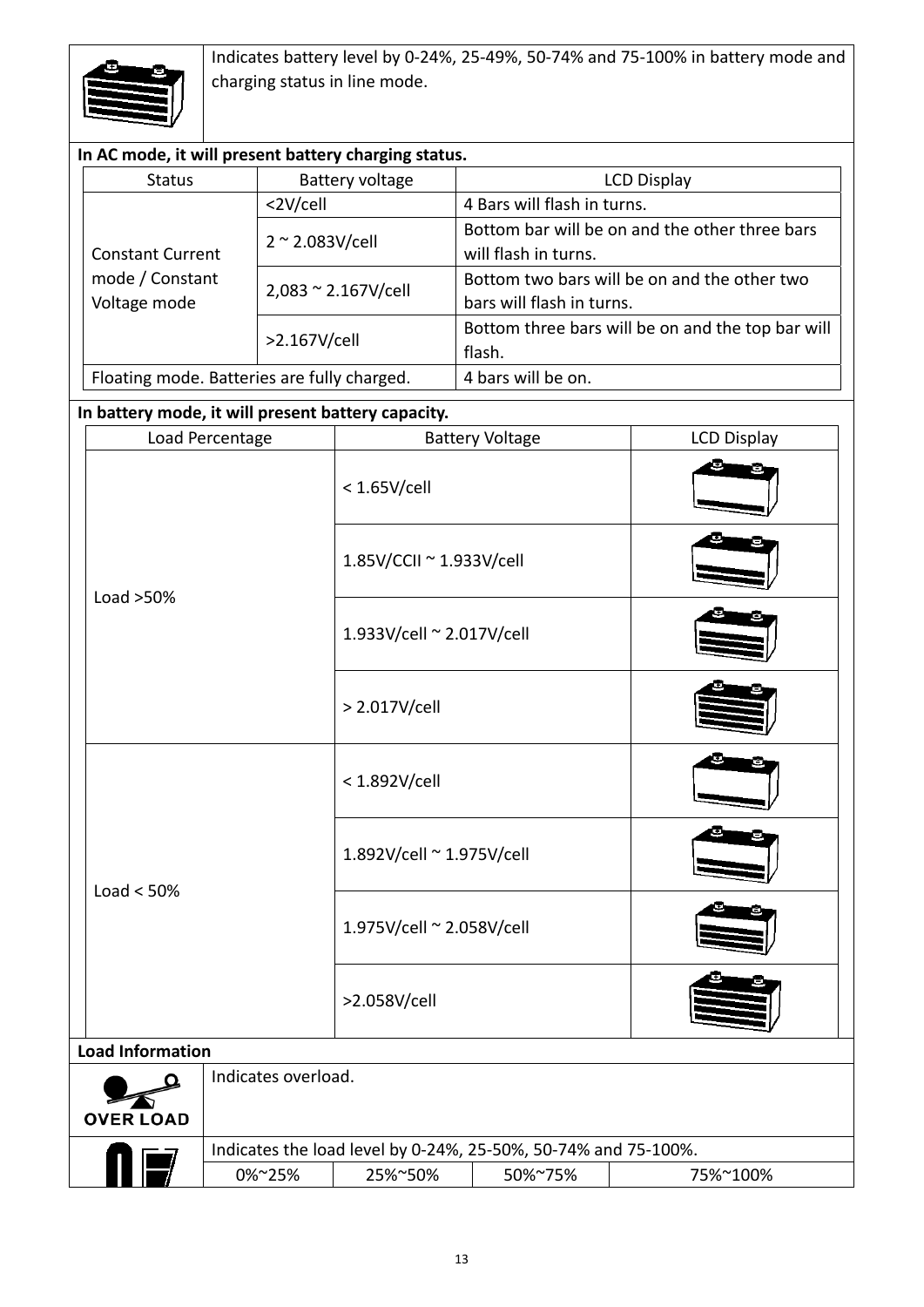|                  | <b>Mode Operation Information</b>                        |  |  |  |  |  |  |  |
|------------------|----------------------------------------------------------|--|--|--|--|--|--|--|
|                  | Indicates unit connects to the mains.                    |  |  |  |  |  |  |  |
|                  | Indicates unit connects to the PV panel.                 |  |  |  |  |  |  |  |
| <b>AC MODE</b>   | Indicates load is supplied by utility power.             |  |  |  |  |  |  |  |
| <b>BATT.MODE</b> | Indicates load is supplied by battery power or pv power. |  |  |  |  |  |  |  |
|                  | Indicates the utility charger circuit is working.        |  |  |  |  |  |  |  |
|                  | Indicates the DC/AC inverter circuit is working.         |  |  |  |  |  |  |  |
|                  | <b>Mute Operation</b>                                    |  |  |  |  |  |  |  |
|                  | Indicates unit alarm is disabled.                        |  |  |  |  |  |  |  |

### LCD Setting

After pressing and holding "Configuration" button for 1 second, the unit will enter setting mode and switch between different setting items. Press "Up/down" button to switch between different setting parameters. And then, press "ENTER" button to confirm the selection or ESC button to exit.

#### **Setting Programs:**

| Program | <b>Description</b>                                                       | Selectable option           |                                                                                                                                                                                                                                                                                                                                                                                                                           |  |  |
|---------|--------------------------------------------------------------------------|-----------------------------|---------------------------------------------------------------------------------------------------------------------------------------------------------------------------------------------------------------------------------------------------------------------------------------------------------------------------------------------------------------------------------------------------------------------------|--|--|
| 01      | Output source<br>priority: To configure<br>load power source<br>priority | Solar first<br>⊘<br>8   581 | Solar energy provides power to the<br>loads as first priority.<br>If solar energy is not sufficient to power<br>all connected loads, battery energy will<br>supply power the loads at the same<br>time.<br>Utility provides power to the loads only<br>when any one condition happens:<br>-Solar energy is not available -Battery<br>voltage drops to low-level warning<br>voltage or the setting point in program<br>05. |  |  |
|         |                                                                          | Utility first (default)     | Utility will provide power to the loads<br>as first priority.<br>Solar and battery energy will provide                                                                                                                                                                                                                                                                                                                    |  |  |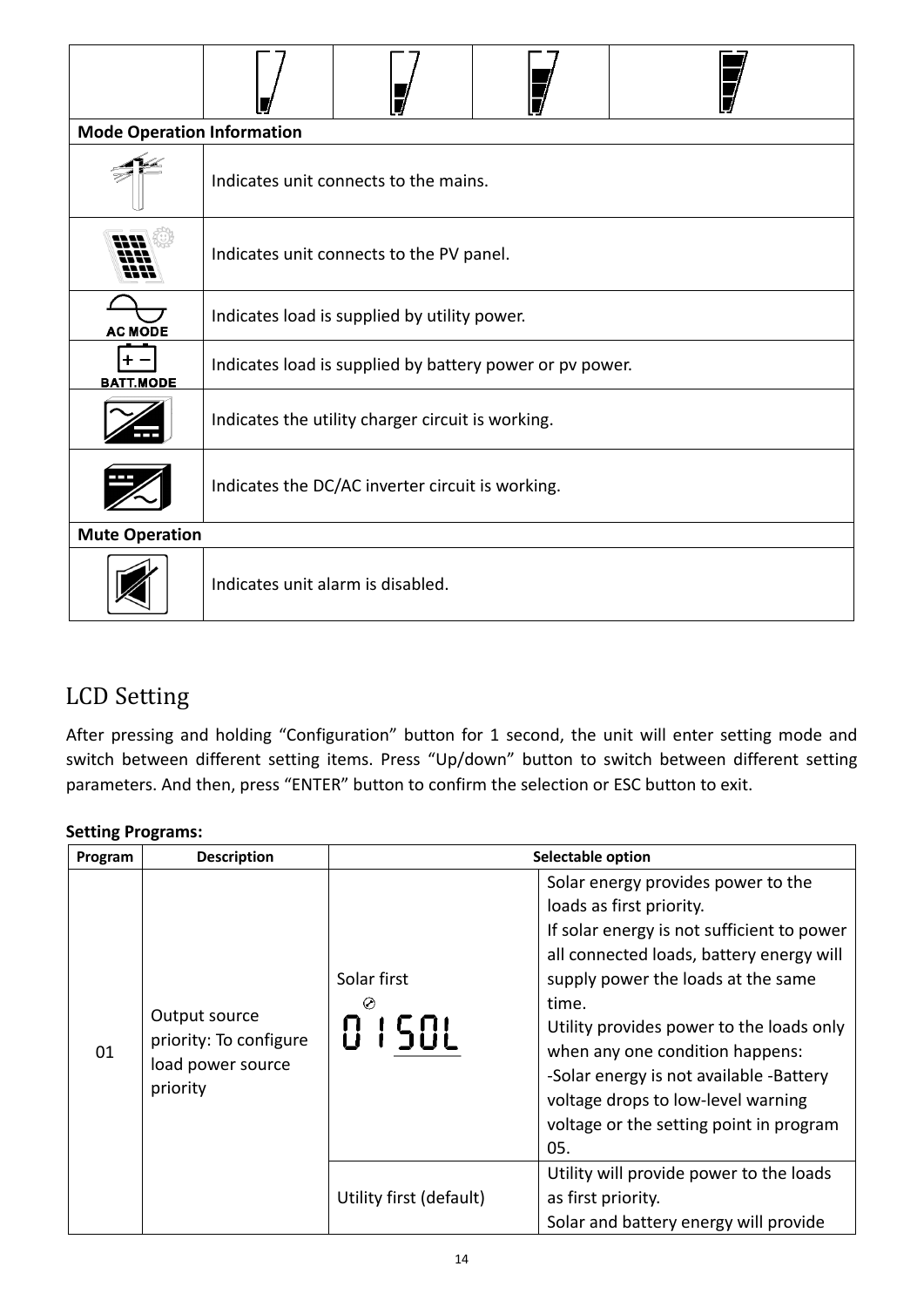|    |                                                 | $\odot$                            | power to the loads only when utility                                                                                                                                                                                                                                                           |
|----|-------------------------------------------------|------------------------------------|------------------------------------------------------------------------------------------------------------------------------------------------------------------------------------------------------------------------------------------------------------------------------------------------|
|    |                                                 | 0 1 0 2 1                          | power is not available.                                                                                                                                                                                                                                                                        |
|    |                                                 | SBU priority<br>01560              | Solar energy provides power to the<br>loads as first priority.<br>If solar energy is not sufficient to power<br>all connected loads, battery energy will<br>supply power to the loads at the same<br>time.<br>Utility provides power to the loads only<br>when battery voltage drops to either |
|    |                                                 |                                    | low-level warning voltage or the setting<br>point In program 05.                                                                                                                                                                                                                               |
|    |                                                 | Appliances (default)               |                                                                                                                                                                                                                                                                                                |
|    | AC input voltage                                | <b>02 RPL</b>                      | If selected, acceptable AC input voltage<br>range will be within 90-280VAC                                                                                                                                                                                                                     |
| 02 | range                                           | <b>UPS</b><br>ה<br>12 נוף <i>5</i> | If selected, acceptable AC input voltage<br>range will be within 170-280VAC                                                                                                                                                                                                                    |
|    |                                                 |                                    |                                                                                                                                                                                                                                                                                                |
|    | Battery type                                    | AGM (default)                      | Flooded                                                                                                                                                                                                                                                                                        |
| 03 |                                                 | <b>038Gn</b>                       | OJFLd                                                                                                                                                                                                                                                                                          |
|    |                                                 | User-Defined                       | If "User-Defined" is selected, battery                                                                                                                                                                                                                                                         |
|    |                                                 | <b>03USE</b>                       | charge voltage and low DC cut-off<br>voltage can be set up in program 9,10<br>and 11.                                                                                                                                                                                                          |
|    |                                                 | Available options in 3KVA model:   |                                                                                                                                                                                                                                                                                                |
| 04 | Maximum utility<br>charging current             | 10A                                | 25A(default)                                                                                                                                                                                                                                                                                   |
|    |                                                 | ⊘<br>108<br>ΠЧ                     | ⊘<br>0425R                                                                                                                                                                                                                                                                                     |
|    |                                                 | Available options in 3KVA model:   |                                                                                                                                                                                                                                                                                                |
|    |                                                 | 22.1V                              | 22.5V                                                                                                                                                                                                                                                                                          |
|    |                                                 | ⊘<br>BATT.<br>05 22. I.            | BATT.<br>⊘<br>05225.                                                                                                                                                                                                                                                                           |
|    | Setting voltage point<br>back to utility source | 23.0V                              | 23.4V                                                                                                                                                                                                                                                                                          |
| 05 | when selecting "SBU<br>priority" or "Solar      | BATT.<br>⊘<br>05 2 3.0 ,           | BATT.<br>05234                                                                                                                                                                                                                                                                                 |
|    | first" in program 01.                           | 23.8V                              | 24.3V                                                                                                                                                                                                                                                                                          |
|    |                                                 | BATT.<br>⊘<br>05238                | BATT.<br>Ø<br>05 24.3.                                                                                                                                                                                                                                                                         |
|    |                                                 | 24.7V                              | 25.1V                                                                                                                                                                                                                                                                                          |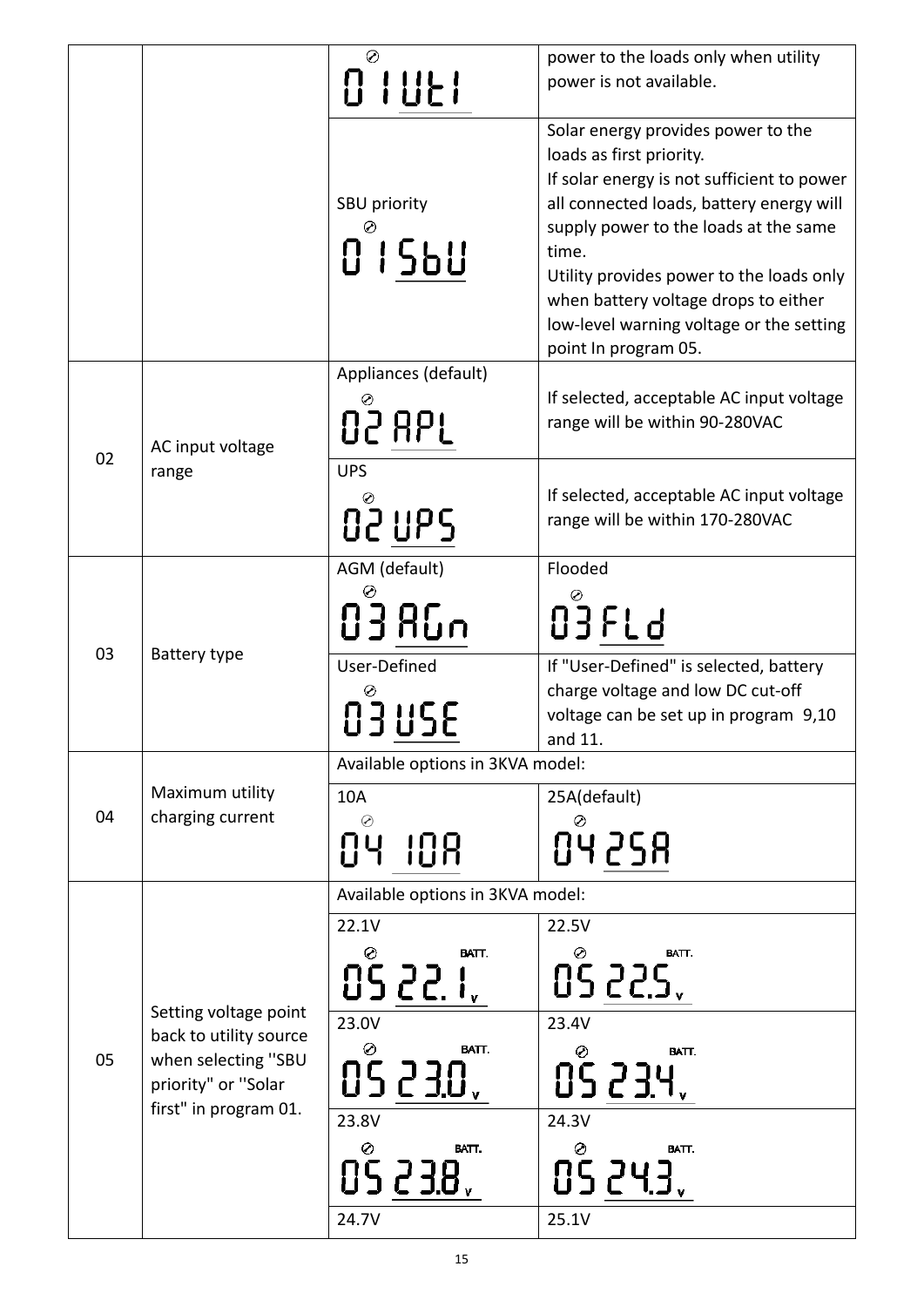|    |                                                                        | $0\overset{\circ}{\mathsf{S}}\,\underline{\mathsf{P}}\,\underline{\mathsf{Y}}\,\overset{\mathsf{a}\,\!\!\!\!\!\!\!\!\textrm{a}\,\!\!\!\!\!\!\textrm{r}}{\mathsf{I}_{\mathsf{v}}}$<br>BATT. | 05 <u>25 liv</u><br>BATT.                                                     |
|----|------------------------------------------------------------------------|--------------------------------------------------------------------------------------------------------------------------------------------------------------------------------------------|-------------------------------------------------------------------------------|
|    |                                                                        | Available options In 3KVA model:                                                                                                                                                           |                                                                               |
|    |                                                                        |                                                                                                                                                                                            | 24.6V                                                                         |
|    |                                                                        | <b>Battery fully charged</b><br>⊘<br>BATT.                                                                                                                                                 | $\odot$<br>BATT.                                                              |
|    |                                                                        | <b>O6 FUL</b>                                                                                                                                                                              | 06246                                                                         |
|    |                                                                        | 25.0V                                                                                                                                                                                      | 25.4V                                                                         |
|    |                                                                        | ⊘<br>BATT.<br>06 250.                                                                                                                                                                      | Ø<br>BATT.<br>0625.4                                                          |
|    |                                                                        | 25.8V                                                                                                                                                                                      | 26.3V                                                                         |
| 06 | Setting voltage point<br>back to battery mode<br>when selecting "SBU   | $\odot$<br>BATT.<br>0625.8                                                                                                                                                                 | Ø<br>BATT.<br>06 26.3.                                                        |
|    | priority" or "Solar                                                    | 26.7V                                                                                                                                                                                      | 27.2V                                                                         |
|    | first" in program 01.                                                  | O<br>BATT.<br>06 26.7.                                                                                                                                                                     | BATT.<br>06272.                                                               |
|    |                                                                        | 27.6V                                                                                                                                                                                      | 28.0V                                                                         |
|    |                                                                        | BATT.<br>Ø                                                                                                                                                                                 | ⊘<br>BATT.                                                                    |
|    |                                                                        | 06 2 7.6,                                                                                                                                                                                  | 06 280.                                                                       |
|    |                                                                        | 28.5V                                                                                                                                                                                      | 28.9V                                                                         |
|    |                                                                        | $\odot$<br>BATT.<br>06 28.5,                                                                                                                                                               | Ø<br>BATT.<br>06 28.9                                                         |
|    | Charger source<br>priority: To configure<br>charger source<br>priority |                                                                                                                                                                                            | If this hybrid inverter is working in Line, Standby or Fault mode,            |
|    |                                                                        | charger source can be programmed as below:                                                                                                                                                 |                                                                               |
|    |                                                                        | Solar first                                                                                                                                                                                | Solar energy will charge battery as first<br>priority.                        |
|    |                                                                        | 07050                                                                                                                                                                                      | Utility will charge battery only when                                         |
|    |                                                                        |                                                                                                                                                                                            | solar energy is not available.                                                |
|    |                                                                        | <b>Utility first</b>                                                                                                                                                                       | Utility will charge battery as first                                          |
|    |                                                                        |                                                                                                                                                                                            | priority.                                                                     |
|    |                                                                        | 07 C U E                                                                                                                                                                                   | Solar energy will charge battery only<br>when utility power is not available. |
| 07 |                                                                        | Solar and Utility (default)                                                                                                                                                                | Solar energy and utility will charge                                          |
|    |                                                                        | Ø                                                                                                                                                                                          | battery at the same time.                                                     |
|    |                                                                        | 075NU                                                                                                                                                                                      |                                                                               |
|    |                                                                        | Only Solar                                                                                                                                                                                 | Solar energy will be the only charger                                         |
|    |                                                                        | 07050                                                                                                                                                                                      | source no matter utility is available or<br>not.                              |
|    |                                                                        |                                                                                                                                                                                            | If this hybrid inverter is working in Battery mode only solar energy          |
|    |                                                                        |                                                                                                                                                                                            | can charge battery. Solar energy will charge battery if it's available        |
|    |                                                                        | and sufficient.                                                                                                                                                                            |                                                                               |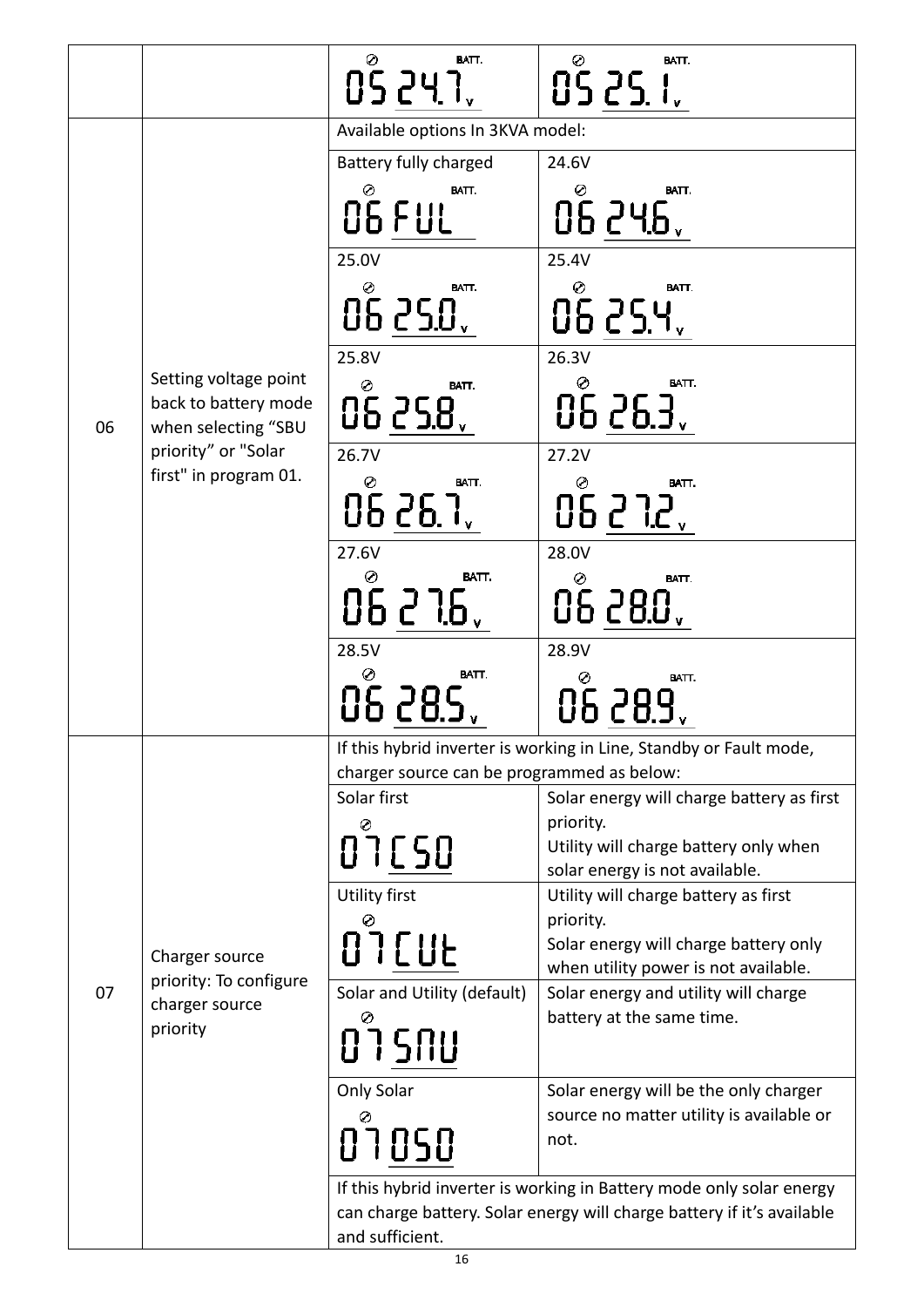|    |                                        | Alarm on (default)                                                                                                                                                     | Alarm off                                                                                                                                                                                                                                                                       |  |
|----|----------------------------------------|------------------------------------------------------------------------------------------------------------------------------------------------------------------------|---------------------------------------------------------------------------------------------------------------------------------------------------------------------------------------------------------------------------------------------------------------------------------|--|
| 08 | Alarm control                          | 0<br>08 SON                                                                                                                                                            | 08 bOF                                                                                                                                                                                                                                                                          |  |
| 09 | Bulk charging voltage<br>(C.V voltage) | 3KVA setting: 28.2V<br>[u 09 28.2]                                                                                                                                     |                                                                                                                                                                                                                                                                                 |  |
|    |                                        | If self-defined is selected in program 3, this program can be set up.<br>Setting range is from 25.0V to 32.0V for 3KVA model. Increment of<br>each dick is about 0.1V. |                                                                                                                                                                                                                                                                                 |  |
| 10 | Floating charging<br>voltage           | 3KVA setting: 27.0V<br>$10.270$ ,<br>FLU                                                                                                                               | BATT.                                                                                                                                                                                                                                                                           |  |
|    |                                        | If self-defined is selected in program 3, this program can be set up.<br>Setting range is from 25.0V to 32.0V for 3KVA. Increment of each<br>dick is about 0.1V.       |                                                                                                                                                                                                                                                                                 |  |
|    | Low DC cut-off<br>voltage              | 3KVA default setting: 20.0V<br>$\begin{bmatrix} 0 & 1 & 1 \\ 0 & 0 & 1 \end{bmatrix}$                                                                                  |                                                                                                                                                                                                                                                                                 |  |
| 11 |                                        |                                                                                                                                                                        | If self-defined is selected in program 3, this program can be set up.<br>Setting range is from 20.0V to 24.0V for 3KVA model. Increment of<br>each dick is about 0.1V. Low DC cut-off voltage will be fixed to<br>setting value no matter what percentage of load is connected. |  |

## Display Setting

The LCD display information will be switched in turns by pressing "Up/down" key. The selectable numerical information is as: input voltage, input frequency, PV voltage, PV charging power, battery voltage, output voltage, output frequency, load in Watt, load in VA, rated Watt, rated VA, main CPU Version and second CPU Version.

| <b>LCD Display</b>                                                                                                                                                                               | Remark                                                                    |
|--------------------------------------------------------------------------------------------------------------------------------------------------------------------------------------------------|---------------------------------------------------------------------------|
| Note: The LCD display information will be switched in turns by<br>pressing "UP" or "DOWN" button. The default page is $(1)$ , the<br>display will show default page after pressing "ESC" button. |                                                                           |
| <b>INPUT</b><br><b>OUTPUT</b><br><b>INPUT</b><br><b>OUTPUT</b><br><b>AC</b><br>AC<br>咀                                                                                                           | $(1)$ . AC input voltage /<br>frequency & AC output voltage<br>/frequency |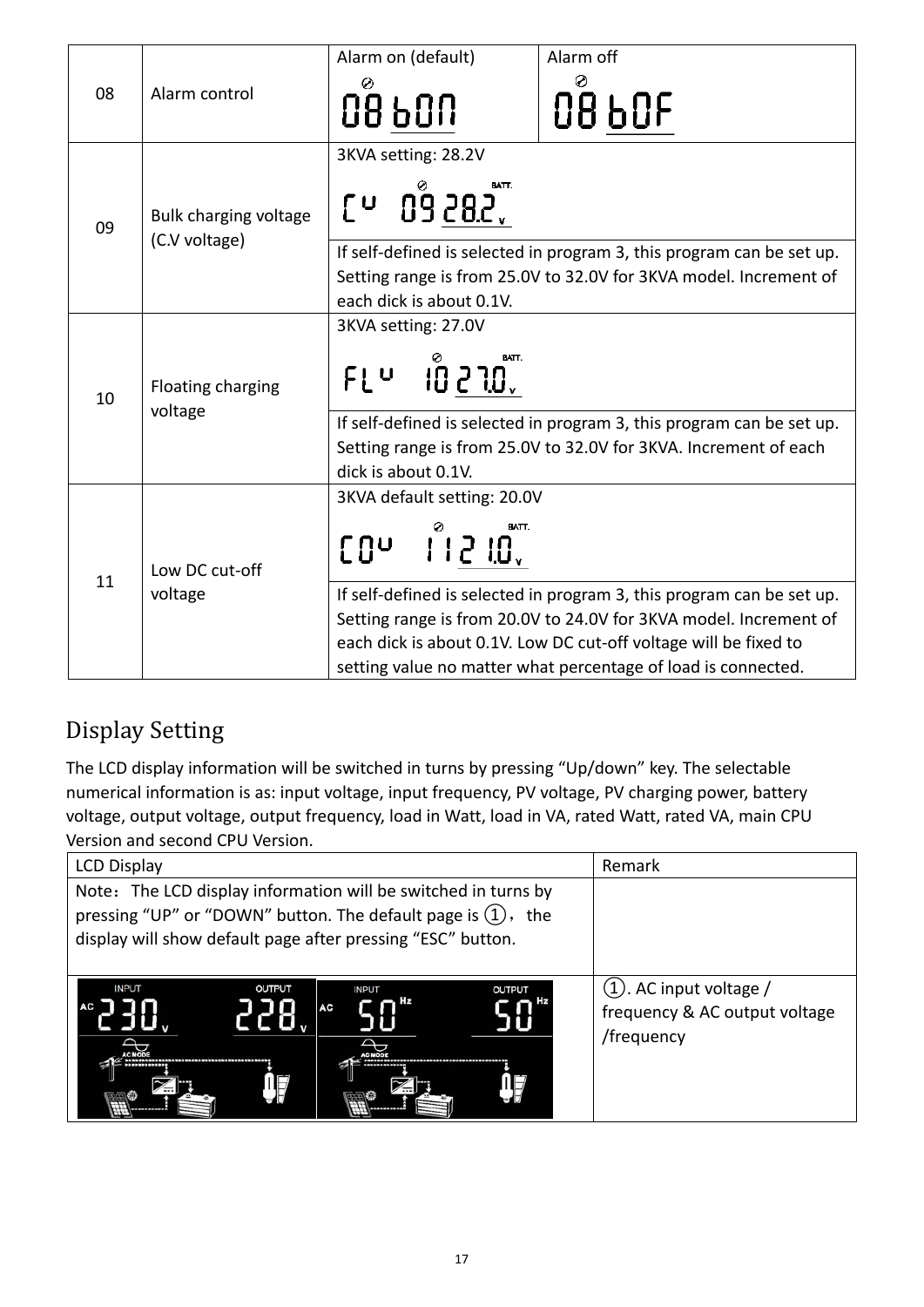| <b>OUTPUT</b><br>BATT.<br>Χ               | BATT.<br><b>OUTPUT</b>     | (2). Battery voltage & AC output<br>voltage / frequency                   |
|-------------------------------------------|----------------------------|---------------------------------------------------------------------------|
| BATT<br><b>LOAD</b>                       | <b>LOAD</b><br>BATT.       | (3). Battery voltage & Load VA<br>/WATT                                   |
| <b>OUTPUT</b><br>TO<br>PV<br>$\mathbb{F}$ | <b>OUTPUT</b><br>PV $\Box$ | (4). PV voltage / PV charge<br>current & AC output voltage /<br>frequency |
| 1 kW                                      |                            | 5. Rating power KVA / KW &<br>Firmware version U1/U2                      |

## Operating Mode Description

| Operation mode                                                                                                                   | Description                                                                | LCD display                                                |
|----------------------------------------------------------------------------------------------------------------------------------|----------------------------------------------------------------------------|------------------------------------------------------------|
| Standby mode<br>Note:                                                                                                            |                                                                            | Charging by utility and PV energy.<br>Charging by utility. |
| *Standby mode: The<br>Inverter is not turned on yet<br>but at this time, the inverter<br>can charge battery without<br>AC output | No output is supplied<br>by the unit but it still<br>can charge batteries. |                                                            |
|                                                                                                                                  |                                                                            | Charging by PV energy.                                     |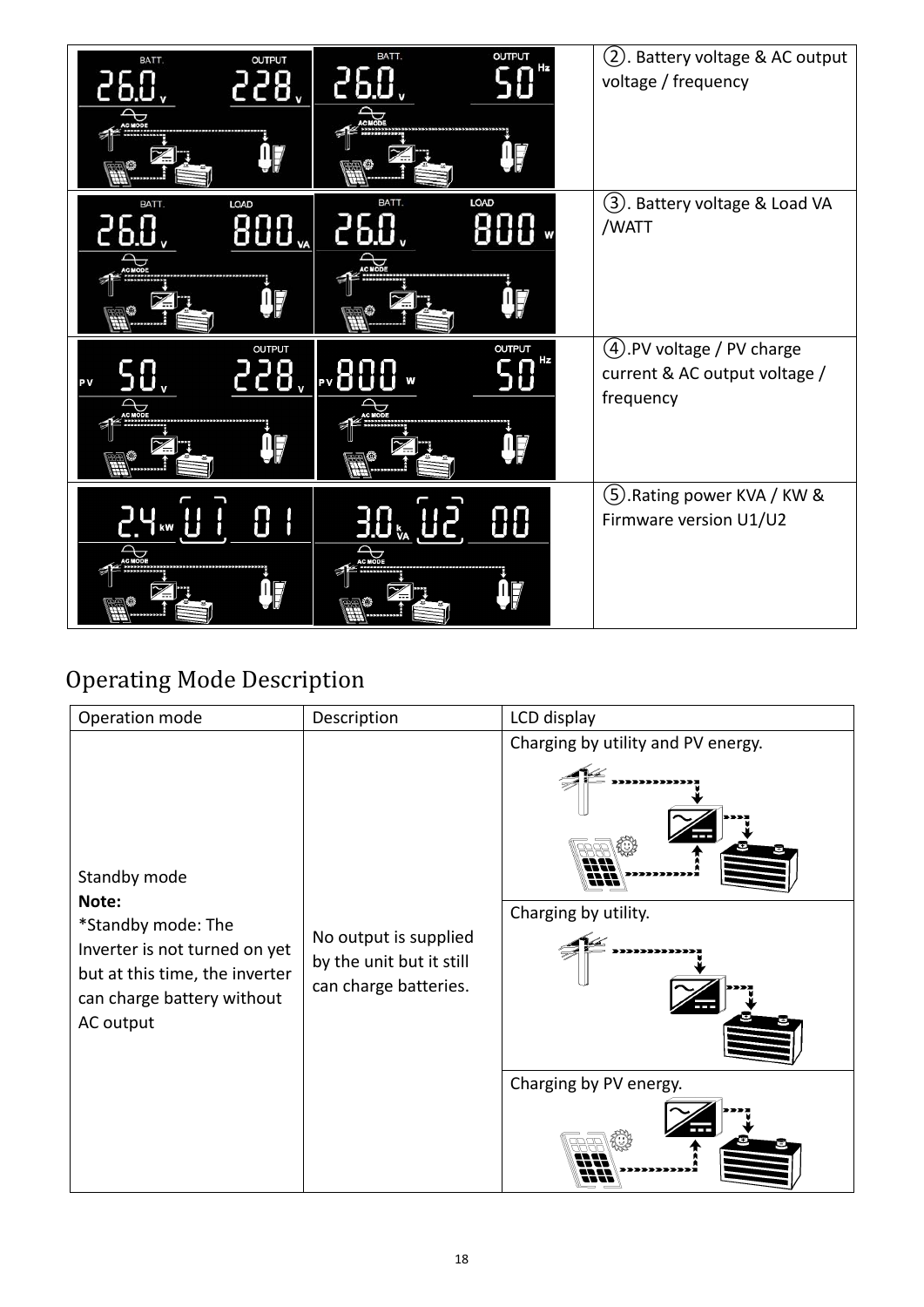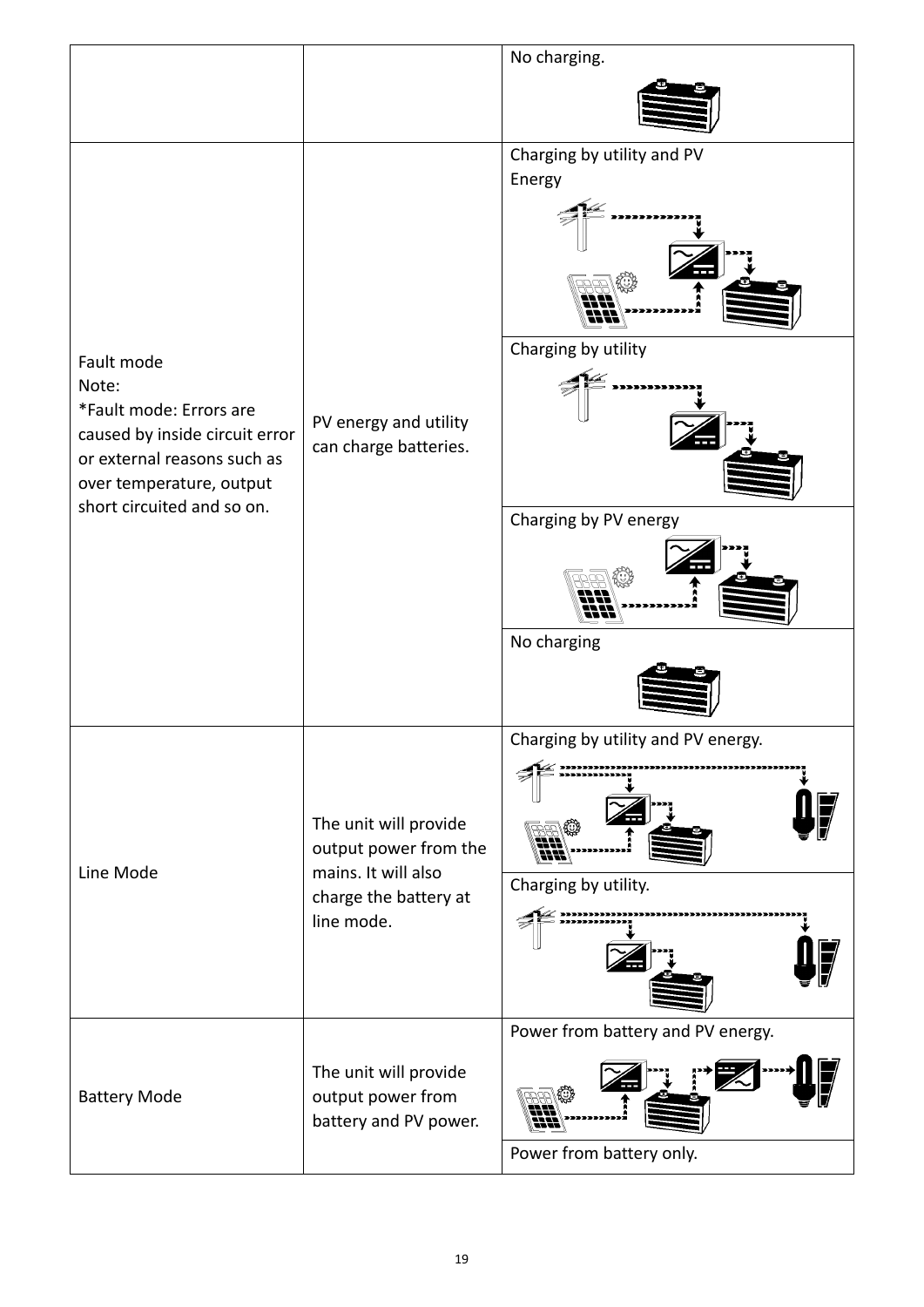|--|

## Alarm Behavior Table

| Fault          | Protect                                  | Active                | Condition                                                                                           | Warning                                         | Fault                |         | Restart                                                              |
|----------------|------------------------------------------|-----------------------|-----------------------------------------------------------------------------------------------------|-------------------------------------------------|----------------------|---------|----------------------------------------------------------------------|
| Code           | Function                                 | Mode                  |                                                                                                     | $(O/P=ON)$                                      | $(O/P = OFF)$        | Operate | Condition                                                            |
|                | Low DC<br>Voltage<br>Alarm               | Inv.<br>mode          | DC voltage <low dc<br="">Alarm</low>                                                                | $1$ beep/2s                                     |                      |         |                                                                      |
| $\mathbf{1}$   | Over<br>Charge<br>Protection             | Line<br>mode          | DC Voltage>High<br>DC input<br>Shut-down                                                            | Beep<br>continuous                              |                      | Manual  |                                                                      |
| $\mathbf{1}$   | Over<br>Voltage<br>Protection            | Standby               | DC Voltage>High<br>DC input<br>Shut-down                                                            |                                                 | Beep<br>continuously | Auto    | DC<br>Voltage <high<br>DC input<br/>Shut-down<br/>Recovery</high<br> |
|                | Over Load                                | Line/                 | 110%~150% load                                                                                      | $1$ beep/0.5<br>s, and<br>continue<br>for10s    | Beep<br>continuously | Manual  |                                                                      |
| $\overline{2}$ | Protection                               | Inv.<br>mode          | >150% load                                                                                          | $1$ beep/0.5<br>s, and<br>continue<br>for<br>5s | Beep<br>continuously | Manual  |                                                                      |
| 3              | Output<br>Short<br>Circuit<br>protection | Inv.<br>mode          | Output<br>Voltage<20Vrms                                                                            |                                                 | Beep<br>continuously | Manual  |                                                                      |
| 4              | Inverter<br>Fan<br>Fault<br>Protection   | Line/<br>Inv.<br>mode | Fan Locked<br>Fan Defected                                                                          | $2$ beep/2s<br>, and<br>continue<br>for 1min    | Beep<br>continuously | Manual  |                                                                      |
| 5              | Inverter<br>Over Temp<br>Protection      | Line/<br>Inv.<br>mode | <b>HEAT SINK over</b><br>temp                                                                       |                                                 | Beep<br>continuously | Auto    | <b>HEAT SINK</b><br>Temp $\leq 55^{\circ}$                           |
| 6              | Output<br>Abnormal                       | Inv.<br>mode          | (Output Voltage<br><170Vrms and<br>output current<br>under<br>32Arms) or Output<br>Voltage >280Vrms |                                                 | Beep<br>continuously | Manual  |                                                                      |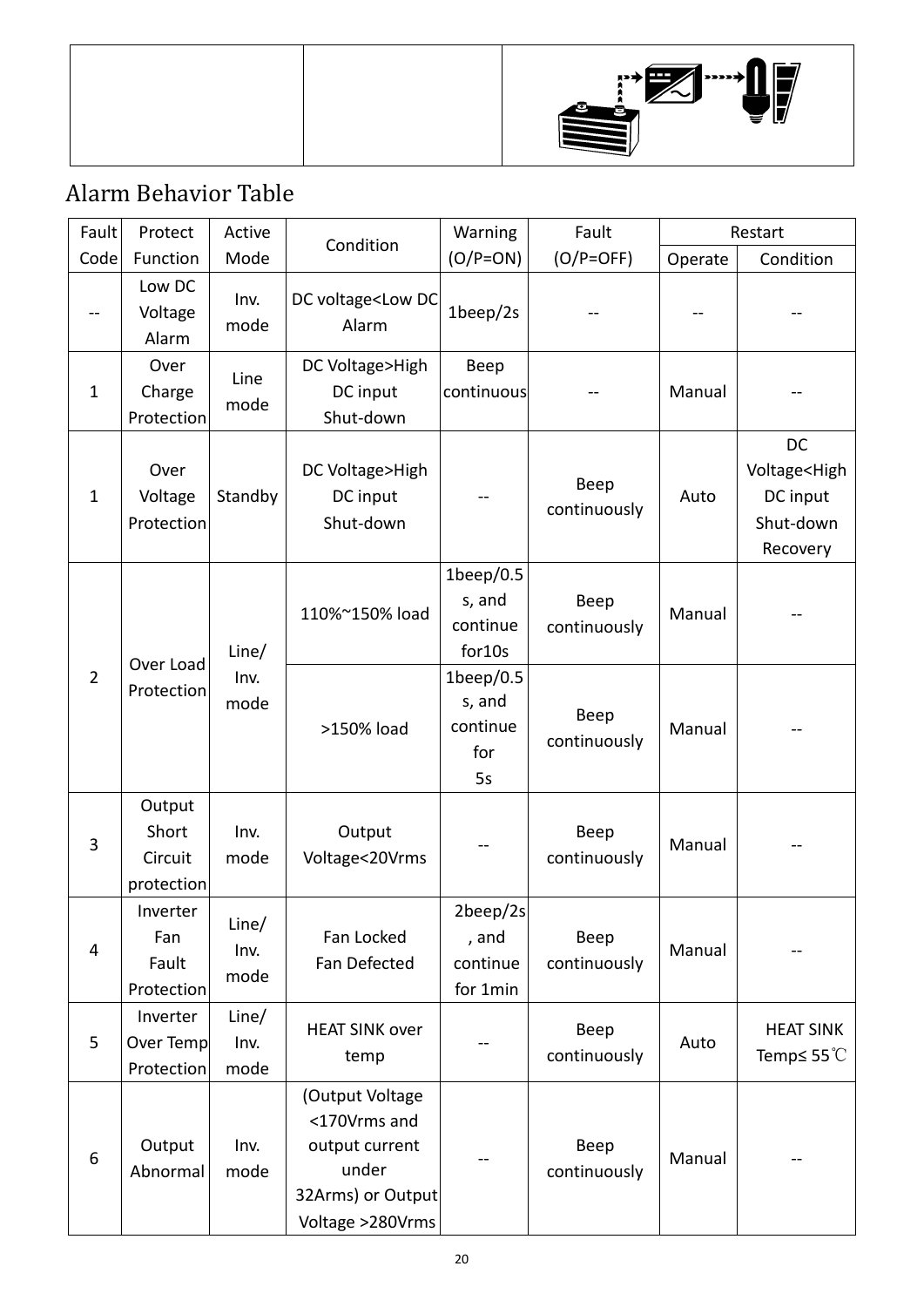| $\overline{7}$ | <b>Bus Over</b><br><b>Protection</b>                     | Standby/<br>Line/<br>Inv.<br>mode | Bus voltage over/<br>AC Input and<br>output reconnect    | Beep<br>continuously  | Manual          |                                                    |
|----------------|----------------------------------------------------------|-----------------------------------|----------------------------------------------------------|-----------------------|-----------------|----------------------------------------------------|
| 11             | <b>SCC</b><br>charger<br>Current<br>Over<br><b>FAULT</b> | <b>SCC</b>                        | Scc charger current<br>over<br>60A(3K)                   | Beep<br>1time/2Second | Manual          |                                                    |
| 12             | SCC over<br>temp.                                        | <b>SCC</b>                        | <b>SCC NTC</b><br>Temperature over<br>$85^{\circ}$ C(3K) | Beep<br>1time/2Second | Manual          |                                                    |
| 13             | <b>SCC</b><br>Output<br>voltage<br>Over                  | <b>SCC</b>                        | <b>SCC Output voltage</b><br>over<br>32V(3K)             | Beep<br>1time/2Second | Manual/<br>Auto | <b>SCC Output</b><br>voltage low<br>then $24V(3K)$ |
| 14             | <b>SCC PV</b><br>voltage<br>Over                         | <b>SCC</b>                        | PV Input voltage<br>over<br>75V(3K)                      | Beep<br>1time/2Second | Manual/<br>Auto | PV Input<br>voltage low<br>then $65V(3K)$          |

Note: when SCC Fault, press ENTER Key will clear this fault message.

1) Unit will shut down after alarm for 1min, when unit on both fault mode and Switch‐off mode. Unit will shut down immediately without any alarm, when unit on Switch‐on mode with low DC input.

## **SPECIFICATIONS**

| <b>MODEL</b><br>1KVA-12 |               | 1.5KVA-12/24      | 3KVA-24           |  |
|-------------------------|---------------|-------------------|-------------------|--|
|                         | +SCC(PWM)     | +SCC(PWM or MPPT) | +SCC(PWM or MPPT) |  |
| <b>CAPACITY</b>         | $0.8$ KW/1KVA | 1.2KW/1.5KVA      | 2.4KW/3KVA        |  |

### Table 1 Line Mode Specifications

| <b>INPUT</b>          | 1KVA-12                           | 1.5KVA-12/24       | <b>3KVA-24</b> |  |
|-----------------------|-----------------------------------|--------------------|----------------|--|
| Input Voltage         | Sinusoidal (utility or generator) |                    |                |  |
| Waveform              |                                   |                    |                |  |
| Nominal Input Voltage |                                   | 230Vac             |                |  |
|                       | 170Vac $\pm$ 7V(UPS)              |                    |                |  |
| Low Loss Voltage      | 90Vac $\pm$ 7V (Appliances)       |                    |                |  |
| Low Loss Return       | 180Vac±7V (UPS)                   |                    |                |  |
| Voltage               | 100Vac±7V (Appliances)            |                    |                |  |
| High Loss Voltage     | 280Vac±7V                         |                    |                |  |
| High Loss Return      |                                   | $270$ Vac $\pm$ 7V |                |  |
| Voltage               |                                   |                    |                |  |
| Max AC Input Voltage  | 300Vac                            |                    |                |  |
| Nominal Input         |                                   |                    |                |  |
| Frequency             | 50Hz / 60Hz (Auto detection)      |                    |                |  |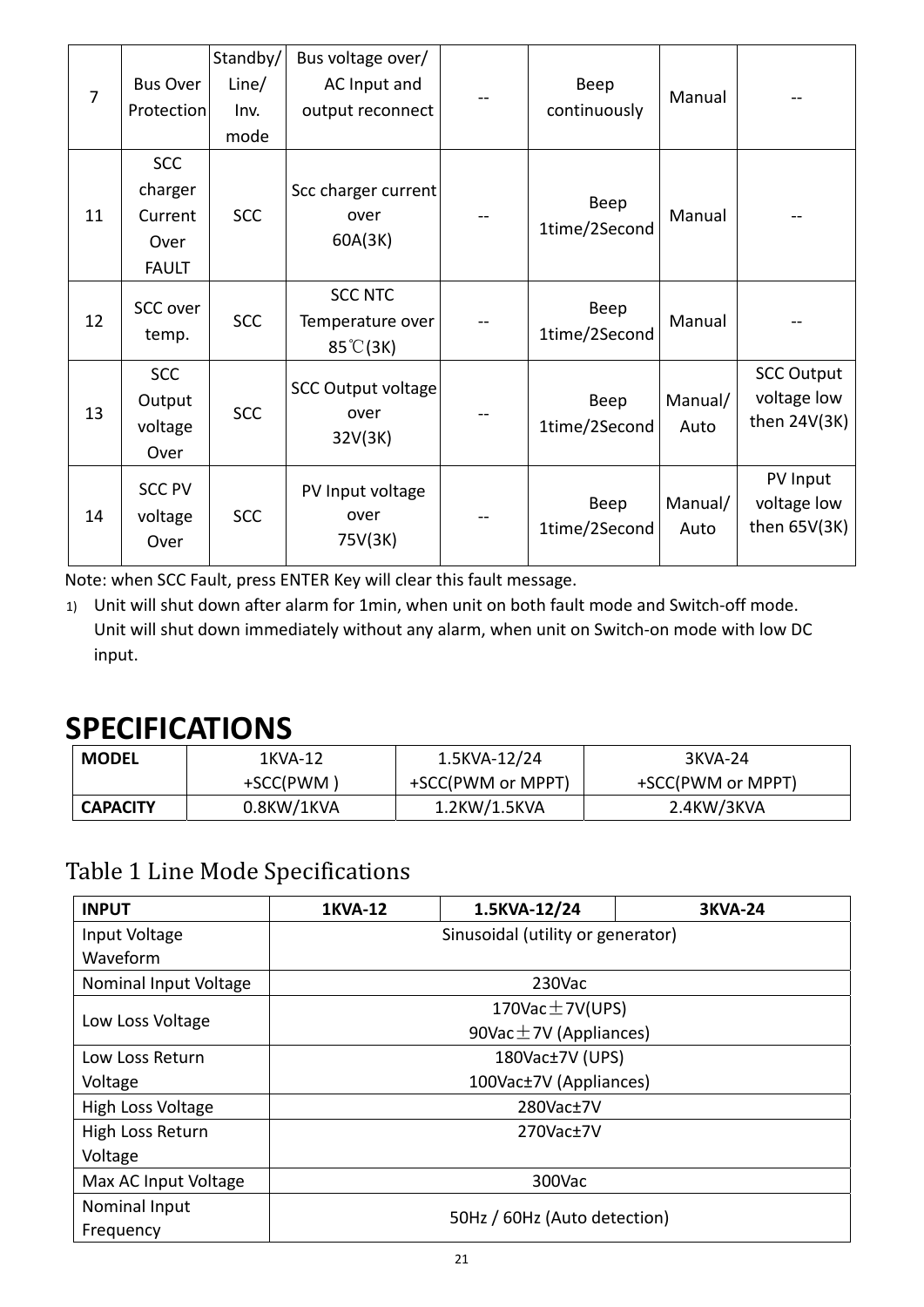| Low Loss Frequency                                                                                        | 40±1Hz                                                                |                                                 |                |  |
|-----------------------------------------------------------------------------------------------------------|-----------------------------------------------------------------------|-------------------------------------------------|----------------|--|
| Low Loss Return                                                                                           |                                                                       | 42±1Hz                                          |                |  |
| Frequency                                                                                                 |                                                                       |                                                 |                |  |
| <b>High Loss Frequency</b>                                                                                |                                                                       | 65±1Hz                                          |                |  |
| High Loss Return                                                                                          |                                                                       | 63±1Hz                                          |                |  |
| Frequency                                                                                                 |                                                                       |                                                 |                |  |
| <b>OUTPUT</b>                                                                                             | <b>1KVA-12</b>                                                        | 1.5KVA-12/24                                    | <b>3KVA-24</b> |  |
| <b>Output Short Circuit</b><br>Protection                                                                 | Fuse                                                                  |                                                 |                |  |
| Efficiency (Line Mode)                                                                                    | >95% (Rated R load, battery full charged)                             |                                                 |                |  |
| <b>Transfer Time</b>                                                                                      |                                                                       | 10ms typical (UPS)<br>20ms typical (Appliances) |                |  |
| Output power derating:<br>When AC input voltage<br>drops to 180V, the<br>output power will be<br>derated. | O/P Power<br>Rated power<br>50% power<br>280V AC I/P V<br>90V<br>180V |                                                 |                |  |

## Table 2 Inverter Mode Specifications

| <b>INVERTER MODEL</b>      | <b>1KVA-12</b>                    | 1.5KVA-12             | 1.5KVA-24 | <b>3KVA-24</b> |
|----------------------------|-----------------------------------|-----------------------|-----------|----------------|
| <b>Rated Output Power</b>  | 0.8KW/1KVA                        | 1.2KW/1.5KVA          |           | 2.4KW/3KVA     |
| <b>OUTPUT</b>              |                                   |                       |           |                |
| Output Voltage             |                                   | <b>Pure Sine Wave</b> |           |                |
| Waveform                   |                                   |                       |           |                |
| Output Voltage             |                                   | 230Vac±5%             |           |                |
| Regulation                 |                                   |                       |           |                |
| <b>Output Frequency</b>    |                                   | 50Hz                  |           |                |
| Peak Efficiency            |                                   | 93%                   |           |                |
| <b>Overload Protection</b> | 5s@>150% load; 10s@110%~150% load |                       |           |                |
| <b>Surge Capacity</b>      | 2* rated power for 5 seconds      |                       |           |                |
| Nominal DC Input           |                                   | 12Vdc                 |           | 24Vdc          |
| Voltage                    |                                   |                       |           |                |
| <b>INPUT</b>               |                                   |                       |           |                |
| Cold Start Voltage         |                                   | 11.5Vdc               |           | 23.0Vdc        |
| Low DC Warning Voltage     |                                   | 11.5Vdc               |           | 23.0Vdc        |
| @ load < 50%               |                                   |                       |           | 22.0Vdc        |
| @ load > 50%               | 11.0Vdc                           |                       |           |                |
| Low DC Warning Return      |                                   | 11.8Vdc               |           |                |
| Voltage                    |                                   | 11.5Vdc               |           | 23.5Vdc        |
| @ load < 50%               |                                   |                       |           | 23.0Vdc        |
| @ load > 50%               |                                   |                       |           |                |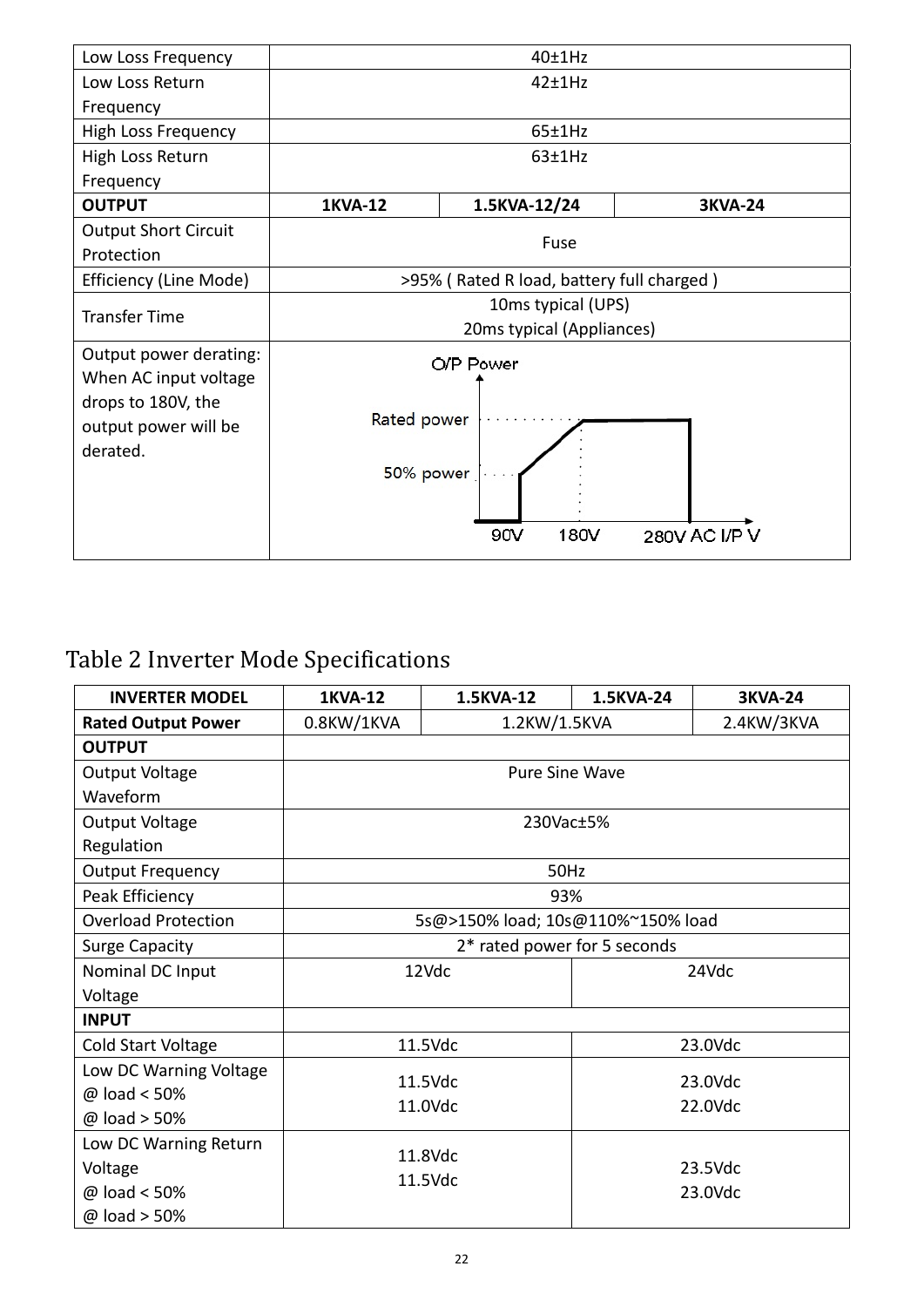| Low DC Cut-off Voltage<br>@ load < 50% | $10.5$ Vdc | 21.0Vdc |  |
|----------------------------------------|------------|---------|--|
| $@$ load > 50%                         | 10.0Vdc    | 20.0Vdc |  |
| High DC Recovery                       | 32Vdc      | 32Vdc   |  |
| Voltage                                |            |         |  |
| High DC Cut-off Voltage                | 33Vdc      | 33Vdc   |  |
| No Load Power                          | $<$ 20W    |         |  |
| Consumption                            |            | $<$ 25W |  |

## Table 3 Charge Mode Specifications

| <b>Utility Charging Mode</b>                          |                                 |                                                                                                                                |                                                                                                               |                           |                                                                  |  |  |
|-------------------------------------------------------|---------------------------------|--------------------------------------------------------------------------------------------------------------------------------|---------------------------------------------------------------------------------------------------------------|---------------------------|------------------------------------------------------------------|--|--|
| <b>INVERTER MODEL</b>                                 |                                 | <b>1KVA-12</b>                                                                                                                 | 1.5KVA-12                                                                                                     | 1.5KVA-24                 | <b>3KVA-24</b>                                                   |  |  |
| Charging Algorithm                                    |                                 | 3-Step                                                                                                                         |                                                                                                               |                           |                                                                  |  |  |
| <b>AC Charging Current</b>                            |                                 | 30Amp (@Vi/p=230Vac)                                                                                                           |                                                                                                               |                           |                                                                  |  |  |
| (Max)                                                 |                                 |                                                                                                                                |                                                                                                               |                           |                                                                  |  |  |
| <b>Bulk</b>                                           | Flooded                         |                                                                                                                                | 14.6Vdc                                                                                                       | 29.2Vdc                   |                                                                  |  |  |
| Charging                                              | <b>Battery</b>                  |                                                                                                                                |                                                                                                               |                           |                                                                  |  |  |
| Voltage                                               | AGM / Gel                       | 14.1Vdc                                                                                                                        |                                                                                                               | 28.2Vdc                   |                                                                  |  |  |
|                                                       | <b>Battery</b>                  |                                                                                                                                |                                                                                                               |                           |                                                                  |  |  |
| <b>Floating Charging</b>                              |                                 |                                                                                                                                | 13.7Vdc                                                                                                       | 27.4Vdc                   |                                                                  |  |  |
| Voltage                                               |                                 |                                                                                                                                |                                                                                                               |                           |                                                                  |  |  |
| <b>Charging Curve</b>                                 |                                 | Battery Voltage, per cell<br>$2.\;43 \rm{Vdc} \atop 2.\;35 \rm{vdc}$<br>T <sub>0</sub><br><b>Bulk</b><br>(Constant<br>Current) | T <sub>1</sub><br>$T1=10*T0$ , minimum $10$<br>minutes, maximum<br>8hours<br>Absorption<br>(Constant voltage) | Maintenance<br>(Floating) | Charging Current, %<br>Voltage<br>100%<br>50%<br>Current<br>Time |  |  |
|                                                       | <b>MPPT Solar Charging Mode</b> |                                                                                                                                |                                                                                                               |                           |                                                                  |  |  |
| <b>Charging Current</b>                               |                                 |                                                                                                                                | N/A                                                                                                           | 40Amp                     |                                                                  |  |  |
|                                                       | PV Array MPPT Voltage           | N/A                                                                                                                            |                                                                                                               | 30-75Vdc                  |                                                                  |  |  |
| Range                                                 |                                 |                                                                                                                                |                                                                                                               |                           |                                                                  |  |  |
| Max. PV Array Open                                    |                                 |                                                                                                                                | N/A                                                                                                           | 75Vdc                     |                                                                  |  |  |
| <b>Circuit Voltage</b>                                |                                 |                                                                                                                                |                                                                                                               |                           |                                                                  |  |  |
| <b>Max Charging Current</b><br>(AC charger plus solar |                                 |                                                                                                                                | N/A                                                                                                           |                           |                                                                  |  |  |
| charger)                                              |                                 |                                                                                                                                |                                                                                                               | 65 Amp                    |                                                                  |  |  |
|                                                       | <b>PWM Solar Charging Mode</b>  |                                                                                                                                |                                                                                                               |                           |                                                                  |  |  |
|                                                       |                                 |                                                                                                                                |                                                                                                               |                           |                                                                  |  |  |
| <b>Charging Current</b>                               |                                 | 50Amp                                                                                                                          |                                                                                                               |                           |                                                                  |  |  |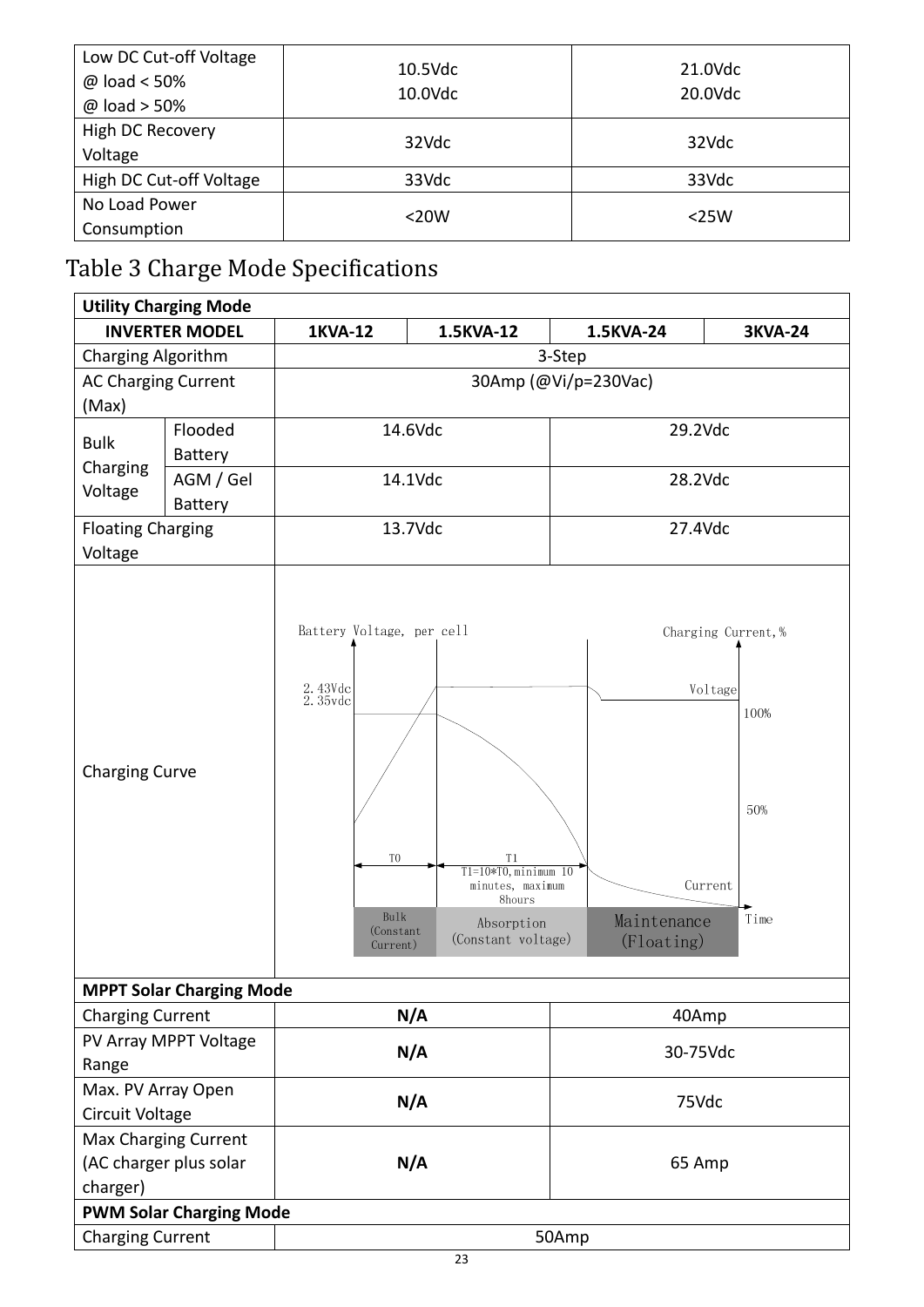| System DC Voltage        | 12Vdc    | 24Vdc    |  |
|--------------------------|----------|----------|--|
| <b>Operating Voltage</b> | 15-18Vdc | 30-32Vdc |  |
| Range                    |          |          |  |
| Max. PV Array Open       | 50Vdc    | 60Vdc    |  |
| Circuit Voltage          |          |          |  |
| Max Charging Current     |          |          |  |
| (AC charger plus solar   |          | 75 Amp   |  |
| charger)                 |          |          |  |

## Table 4 General Specifications

| <b>INVERTER MODEL</b>              | <b>1KVA-12</b>                     | 1.5KVA-12 | 1.5KVA-24 | <b>3KVA-24</b> |
|------------------------------------|------------------------------------|-----------|-----------|----------------|
| <b>Safety Certification</b>        | CE.                                |           |           |                |
| <b>Operating Temperature Range</b> | $-10^{\circ}$ C to 50 $^{\circ}$ C |           |           |                |
| Storage temperature                | $-15^{\circ}$ C ~ 60 $^{\circ}$ C  |           |           |                |
| Dimension (D*W*H)/ mm              | 105*288*345                        |           |           |                |
| Net Weight, kg (MPPT/PWM           | 6.2KG/6.0KG<br>6.6KG/6.4KG         |           |           |                |
| model)                             |                                    |           |           |                |

## **Troubleshooting**

| Problem                                                | <b>Possible Causes</b>                                   | Remedy                                                                                               |
|--------------------------------------------------------|----------------------------------------------------------|------------------------------------------------------------------------------------------------------|
|                                                        | Battery weak<br>1.                                       | 1. Re-charge battery                                                                                 |
|                                                        | 2.<br>Battery defective (can't be charged)               | 2. Battery replacement                                                                               |
| No LCD<br>display                                      | Power switch is not pressed<br>3.                        | 3. Press and hold power switch                                                                       |
|                                                        | 4. Battery polarity reversed, can't start up<br>the unit | 4. Contact dealer or supplier for service                                                            |
| <b>Mains</b>                                           | 1. AC Input is missing                                   | 1. Check AC input connection                                                                         |
| normal but<br>works in<br>inverter<br>mode             | 2. Input fuse broke                                      | 2. Replace the input fuse                                                                            |
| PV input<br>normal but<br>works in<br>inverter<br>mode | 1.PV weak                                                | 1. Check PV power or reduce loading                                                                  |
|                                                        | 2.PV input is missing                                    | 2. Check PV input connection                                                                         |
| Alarm<br>buzzer<br>beeps<br>continuously               | 1. Overload (fault code: F2)                             | 1. Reduce loading so the loads' capacity<br>is no larger than the upper limit                        |
|                                                        | 2. Output short-circuited (fault code: F3)               | 2. Check wiring or remove abnormal<br>load                                                           |
|                                                        | 3. Inverter over-temperature (fault code:<br>F5)         | 3. Check the ventilation at installed<br>location and make sure the air vent of<br>inverter is clear |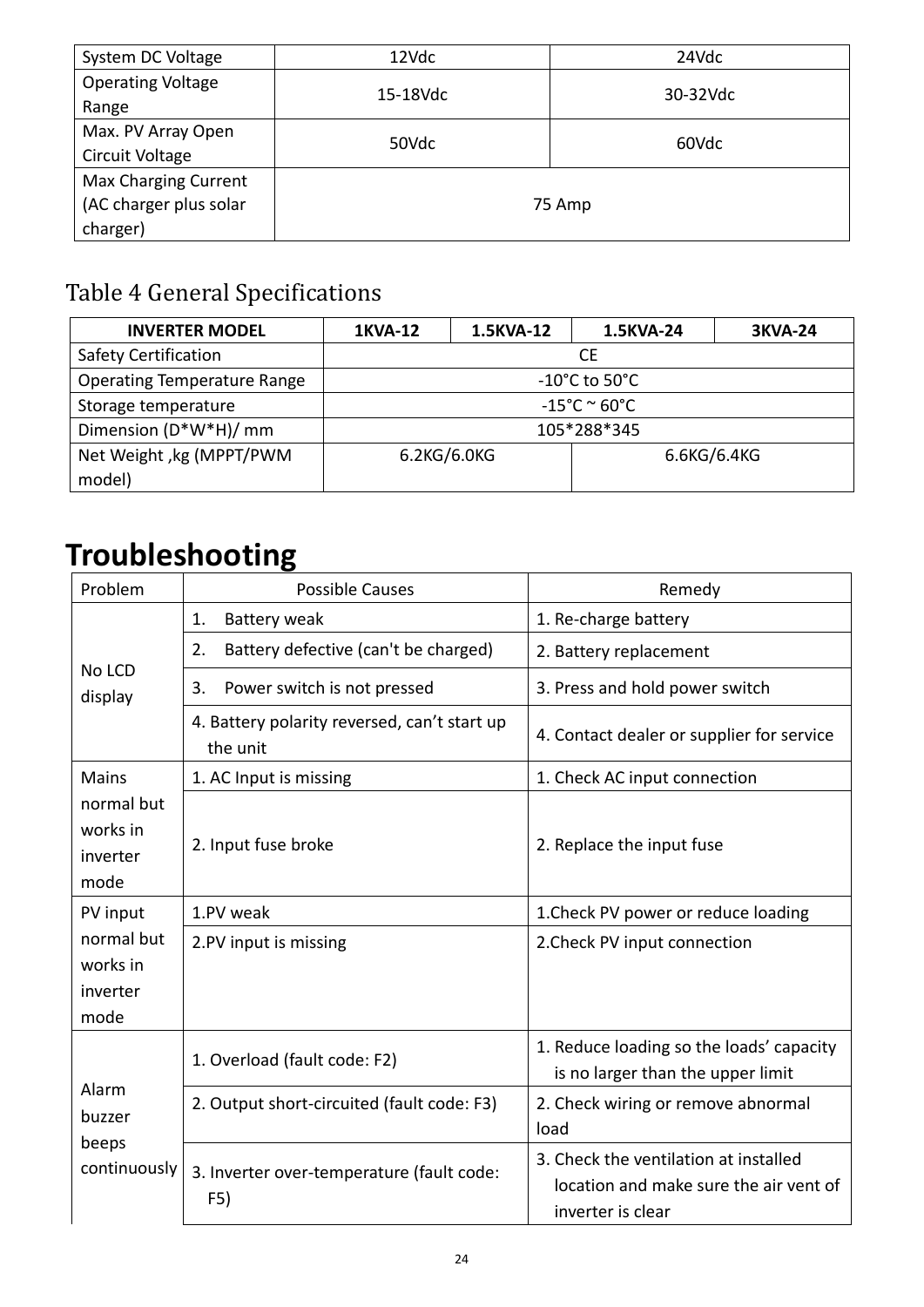|           | 4. Over charging (fault code: F1)                                    | 4. Restart the unit, If the fault persists,<br>contact dealer or supplier for service.                |  |
|-----------|----------------------------------------------------------------------|-------------------------------------------------------------------------------------------------------|--|
|           | 5. Fan error (fault code: F4)                                        | 5. Check if the fan is blocked by obstacle.<br>if not, contact dealer or supplier for<br>service      |  |
|           | 6. DC voltage is under low DC shut-down<br>point (fault code:<br>F() | 6. Make sure mains is normal to<br>recharger the battery                                              |  |
|           | 7. Output abnormal (fault code:<br>F6)                               | 7. Contact dealer or supplier for service                                                             |  |
|           | 8. Back-EMF (fault code: F7)                                         | 8. Check the AC Input and output wire<br>connection                                                   |  |
|           | 9.SCC output over current (fault code: F11)                          | 9. Check wiring or remove abnormal load                                                               |  |
|           | 10.SCC over temp(fault code: F12)                                    | 10. Check the ventilation at installed<br>location and make sure the air vent of<br>inverter is clear |  |
|           | 11.SCC Output over voltage(fault code:<br>F13)                       | 11. Restart the unit. If the fault persists,<br>contact dealer or supplier for service                |  |
|           | 12.SCC PV input over voltage (fault code:<br>F14)                    | 12. Check PV input voltage. If the voltage<br>is normal, contact dealer or supplier<br>for service    |  |
| Back up   | 1. Overload                                                          | 1. Reduce the loading                                                                                 |  |
| time is   | 2. Battery voltage is too low                                        | 2. Charge battery for 8 hours or more                                                                 |  |
| shortened | 3. Battery bank is too small                                         | 3. Increase battery bank capacity                                                                     |  |

Note: If the unit fails to operate properly after installation and the setup has been re‐examined thoroughly, use the troubleshooting table to determine the probable cause and remedy. For unlisted faults, please contact your local dealer or supplier for service assistances.